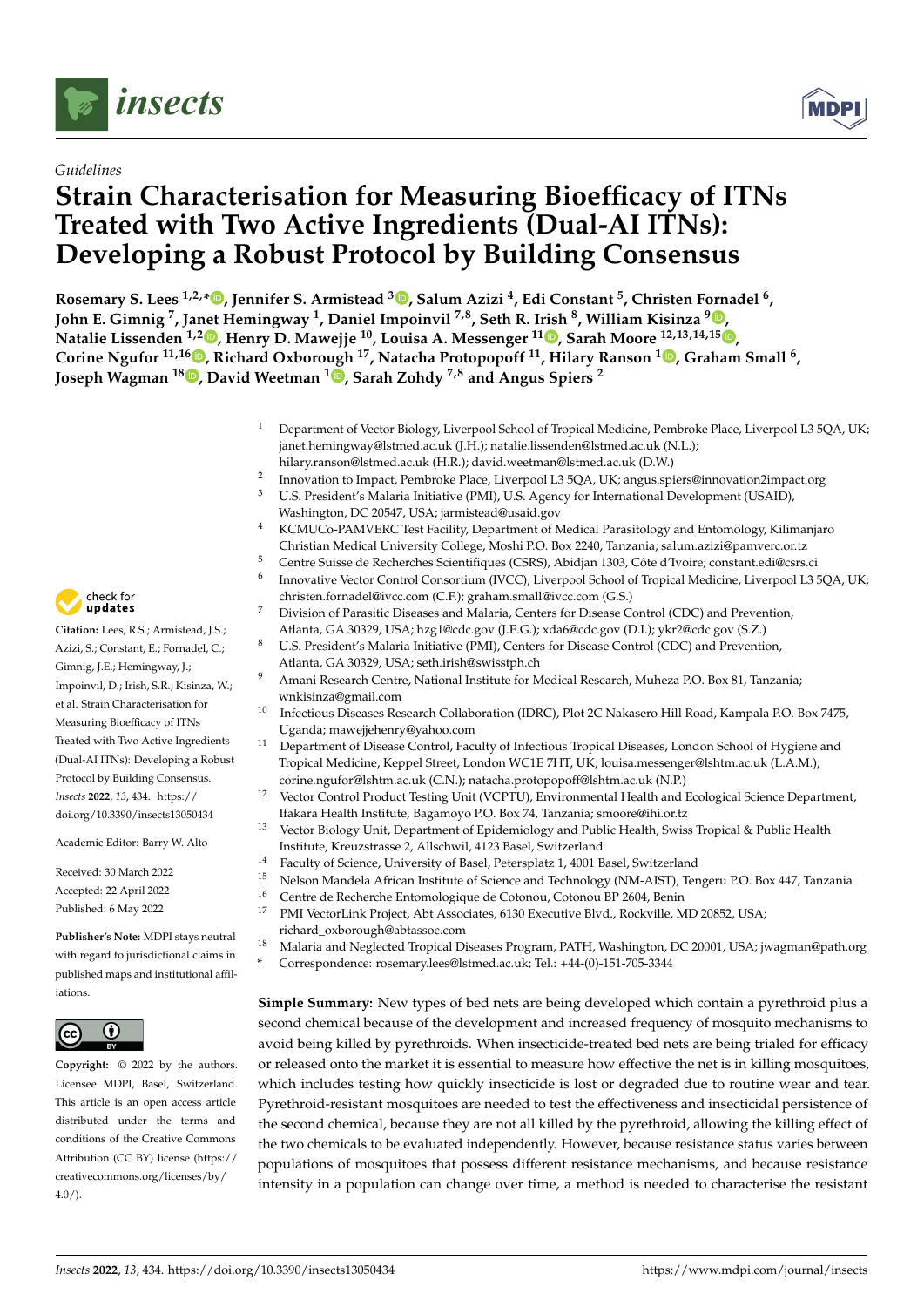mosquitoes. A focus group of experts discussed how this should best be done, considering pros and cons of different approaches, and co-wrote a protocol, which will be valuable for malaria control programmes and stakeholders wanting to test the effective lifespan of a new bed net in terms of the active ingredient bioefficacy.

**Abstract:** Durability monitoring of insecticide-treated nets (ITNs) containing a pyrethroid in combination with a second active ingredient (AI) must be adapted so that the insecticidal bioefficacy of each AI can be monitored independently. An effective way to do this is to measure rapid knock down of a pyrethroid-susceptible strain of mosquitoes to assess the bioefficacy of the pyrethroid component and to use a pyrethroid-resistant strain to measure the bioefficacy of the second ingredient. To allow robust comparison of results across tests within and between test facilities, and over time, protocols for bioefficacy testing must include either characterisation of the resistant strain, standardisation of the mosquitoes used for bioassays, or a combination of the two. Through a series of virtual meetings, key stakeholders and practitioners explored different approaches to achieving these goals. Via an iterative process we decided on the preferred approach and produced a protocol consisting of characterising mosquitoes used for bioefficacy testing before and after a round of bioassays, for example at each time point in a durability monitoring study. We present the final protocol and justify our approach to establishing a standard methodology for durability monitoring of ITNs containing pyrethroid and a second AI.

**Keywords:** insecticide-treated nets (ITN); pyrethroid; mosquito; strain characterisation; insecticide resistance; method development; durability monitoring; product evaluation; quality control (QC); dual active ingredients (dual-AI); bioefficacy

# **1. Introduction**

Insecticide-treated nets (ITNs) have been critical in controlling malaria. However, widespread resistance to the pyrethroids, which have been the sole insecticide class used on all ITNs until recently, threatens the continued effectiveness of standard ITNs [\[1\]](#page-24-0). Therefore, there is a need for new ITNs that include insecticides from classes with new modes of action to combat pyrethroid-resistant vector populations [\[2\]](#page-24-1). Several ITNs have been pre-qualified by the World Health Organization (WHO) containing a pyrethroid plus a second active ingredient (AI), which may be another insecticide (chlorfenapyr, CFPR; pyriproxyfen, PPF) or the synergist piperonyl butoxide (PBO), hereafter referred to as dual-AI ITNs [\[3\]](#page-24-2).

There is a need to test the bioefficacy of ITNs in the laboratory. Here we are using the term 'bioefficacy' to mean the ability of a net sample to kill mosquitoes in a bioassay, contrasted with the efficacy of an ITN, which describes the net's ability to meet its objective of offering personal and community protection against transmission of mosquito-borne disease. Prototypes may need to be compared during product development, and research may be conducted to explore how an ITN works. Before distributing an ITN, the national malaria control programmes (NMCPs), or funders, may want to test its efficacy against local mosquito populations. During randomised control trials to determine the efficacy of ITNs (for example [\[4](#page-24-3)[,5\]](#page-24-4)), and during post-deployment monitoring (for example [\[6\]](#page-24-5)), use and attrition of ITNs are monitored, and samples of deployed nets are collected over time to monitor their physical durability, analyse insecticide content and measure the bioavailability of each AI, using agreed-upon and validated bioassay methodologies (i.e., WHO cone bioassay or tunnel tests) [\[7](#page-24-6)[,8\]](#page-24-7). This testing may be done at the time of collection, or all samples may be accumulated for simultaneous testing at the end of the study. Existing methods for durability monitoring [\[9\]](#page-24-8), are optimised to evaluate pyrethroid-only ITNs, but the bioassay component may need to be adapted to be suitable for dual-AI ITNs.

The ability of a dual-AI ITN to kill insecticide-susceptible mosquitoes can be measured using standard methodologies and a susceptible laboratory strain. If the entomological endpoint of the second AI is different to the rapid knockdown and kill achieved by a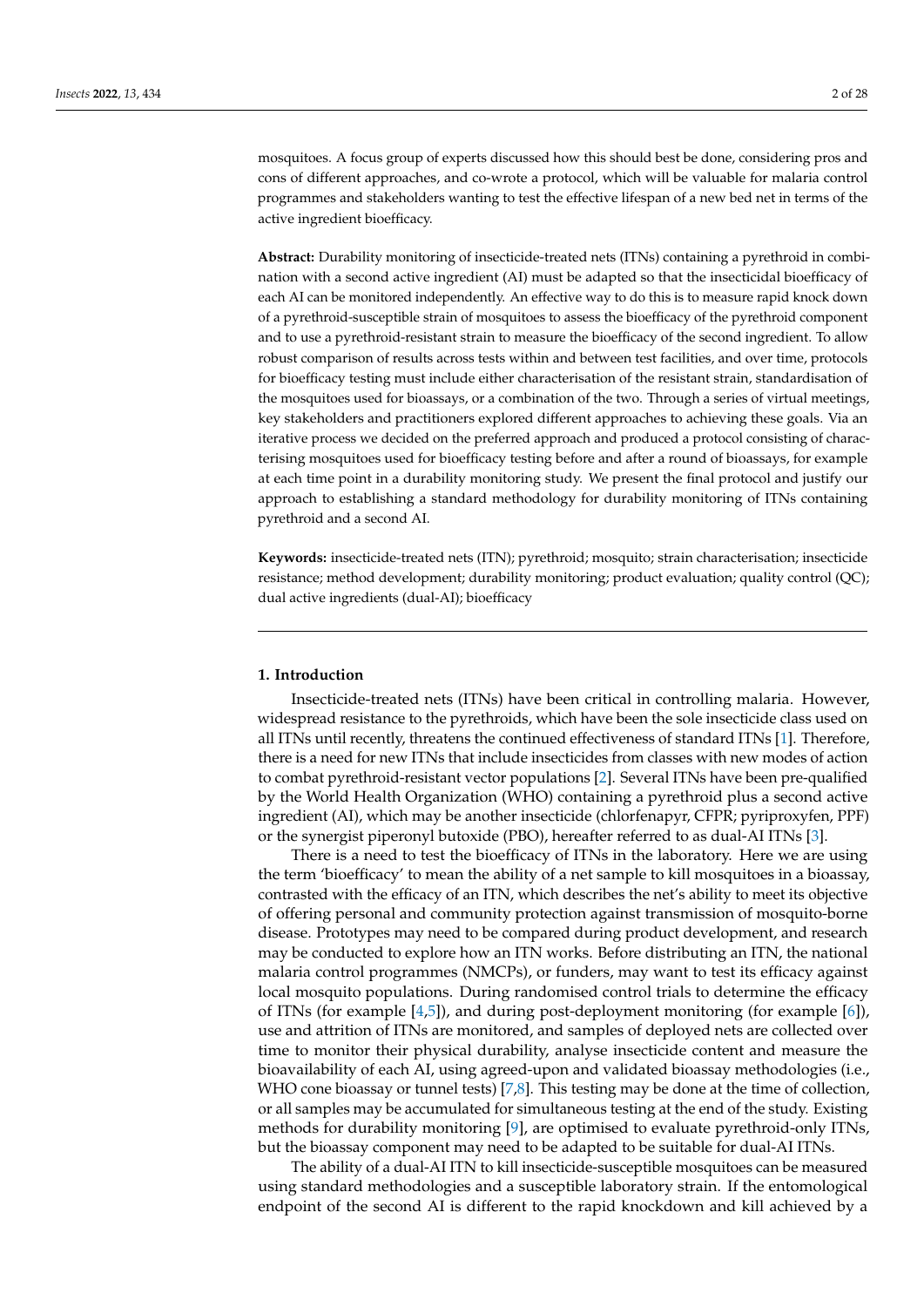pyrethroid, it will be possible to separate the effect of the pyrethroid and the second AI. To monitor the persistence and additional efficacy of the second AI, a pyrethroidresistant strain must be used, the majority of which will survive contact with the pyrethroid so that the effect of the second AI can be measured. Traditionally, mortality caused by pyrethroid exposure is measured to 24 h, as this insecticide class is fast acting. To control for delayed mortality caused by the pyrethroid in a resistant strain, where the second AI causes delayed mortality, mortality could be measured to the same time point when characterising pyrethroid susceptibility. The nature of the resistant strain needs to be considered, as this will affect the interpretation of data from the durability monitoring testing. The Vector Control Advisory Group (VCAG) of the WHO proposed the following criteria, in 2014, for mosquito strains suitable for use in screening for cross-resistance between insecticidal products [\[10\]](#page-24-9): at least 3 strains, two of which have significant metabolic resistance, representing the broad spectrum of known resistance mechanisms, ideally from a provided list of standard strains, or a strain that is fully characterised, and has a resistance level greater than 10-fold that of a susceptible strain of the same species at the  $LC_{50}$ , tested in parallel. Though not specified at the time, this  $LC_{50}$  would ideally be measured at the time point of interest for the second AI. This may form the basis of selecting suitable strains for bioefficacy testing or durability monitoring of dual-AI ITNs, but developments in the understanding of the molecular characteristics of mosquitoes have been made since these recommendations were released. New modes of action of insecticide are now being considered, meaning that there are limitations to these criteria, and practical challenges in meeting them, and they should, therefore, be reviewed.

The number of different resistance mechanisms that have now been identified, and would need to be screened to characterise a strain fully, is increasing over time and include overexpression of detoxifying enzymes [\[11,](#page-24-10)[12\]](#page-24-11), involvement of sensory appendage proteins [\[13\]](#page-24-12) or the salivary protein gland [\[14,](#page-25-0)[15\]](#page-25-1), or cuticular thickening [\[16](#page-25-2)[,17\]](#page-25-3). Insecticide resistant mosquito populations possess different combinations of mechanisms, and the relative contribution of these mechanisms to resistance differs between populations. These features have evolved to confer resistance to insecticides to which mosquitoes have been exposed, but some may also confer cross-resistance to new insecticides even with novel modes of action. Representing all known resistance mechanisms even in three strains, would be a major challenge, and, given that both the range of mechanisms expressed and our knowledge of these evolves over time, will always risk omitting resistance mechanisms that have not yet been identified. This is of particular concern for entirely new AIs coming to market, resistance mechanisms for which have not been identified.

Even if a list of standard representative laboratory colonies was established, there would be no guarantee of expected results in testing between sites or across time. For example, a colony that is nominally from a common strain may differ from a colony of the same strain held at a different test facility, due to differences in establishment and/or stabilisation in new laboratories and related selection pressures, genetic drift, inbreeding and genetic bottlenecks [\[18\]](#page-25-4), insecticide exposure to maintain resistance [\[19\]](#page-25-5) or through contamination events, rearing conditions that may affect fitness [\[20–](#page-25-6)[22\]](#page-25-7) or microbiome characteristics [\[23,](#page-25-8)[24\]](#page-25-9). Resistance may shift over time, particularly if a strain is transferred between facilities or if selection pressure is not maintained. In addition, mosquito strains show temporal variability in their physiological response to insecticides. Routine efforts to characterise resistance phenotypes in lab strains are commonly based on the use of discriminating concentrations (DCs) or resistance intensity assays, rather than dose-response assays, which would be needed to establish  $LC_{50}$  values and resistance ratios.

Modes of action of insecticides used in dual-AI ITNs currently under evaluation mean that bioassays and protocols designed to measure bioefficacy of a pyrethroid may not be suitable. When considering chlorfenapyr, for example, the metabolic status of a mosquito is believed to affect metabolism of the pro-insecticide to the active form, and subsequently mortality rate [\[25\]](#page-25-10). Metabolic rate may be affected by extrinsic factors, such as temperature, time of day [\[26\]](#page-25-11), and intrinsic factors, such as the nutritional status of the mosquito [\[27](#page-25-12)[–29\]](#page-25-13).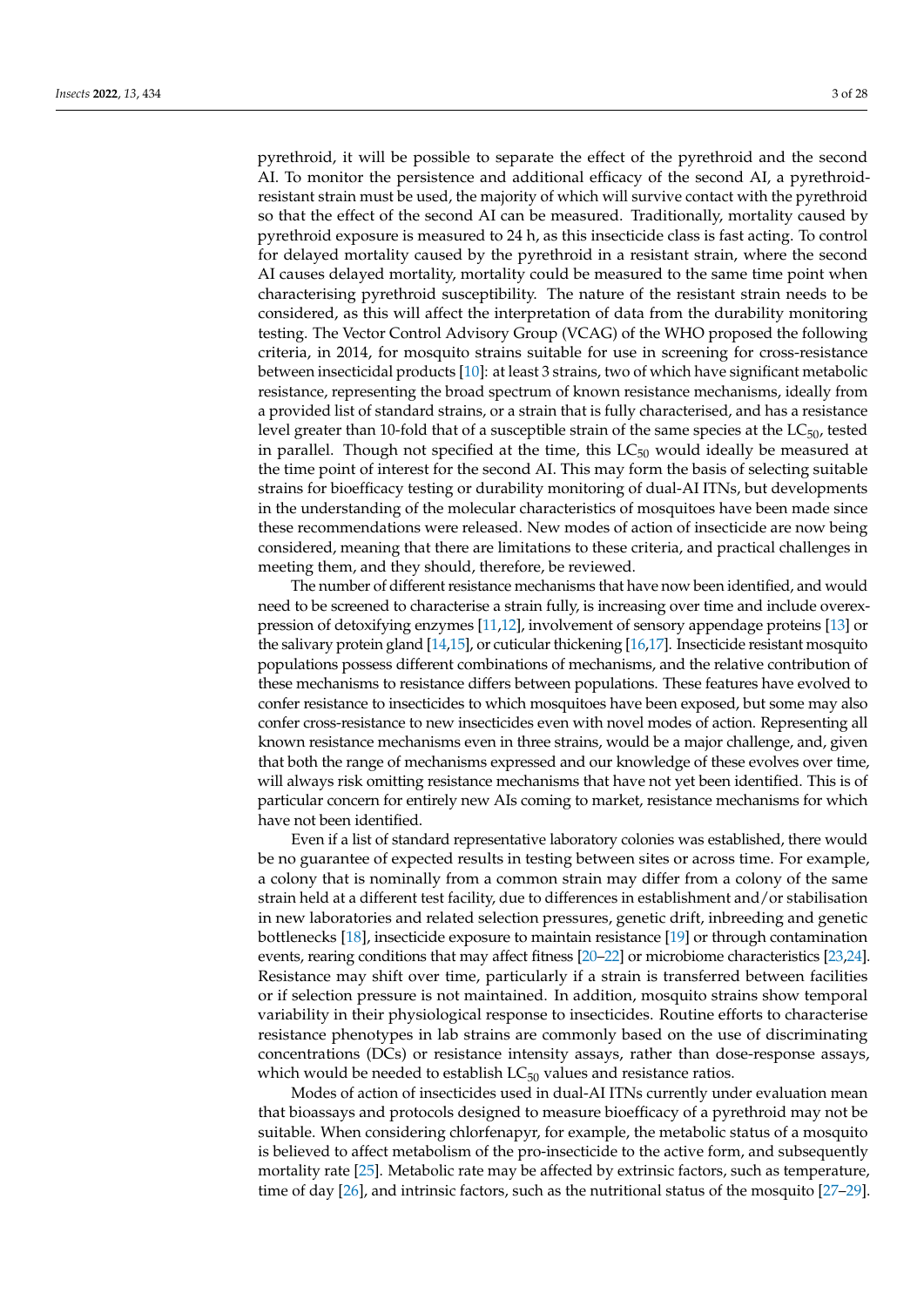Bioassay choice and design may play a part, affecting, for example, how much mosquitoes move, or whether mosquitoes blood feed. As well as having higher rates of expression of detoxifying enzymes, different strains may have different metabolic rates, which may be related to the resistance mechanisms they express.

Finally, different criteria may apply when selecting a single strain or multiple strains to monitor the bioefficacy of dual-AI ITNs for durability monitoring, which is the focus of the present study. For example, to monitor the durability of ITNs it is not critical that the target species is used for bioefficacy testing, as long as the sensitivity of the species used is such that the bioefficacy of each AI can be detected across a relevant concentration range.

When conducting a durability study on ITNs, testing all samples at a similar time at the end of the study may help to minimise any temporal rearing effects on mosquito strains. Alternatively, testing ITN samples as they are collected avoids the logistical resources needed to store nets or net samples, and will minimise net degradation and/or loss of insecticide bioavailability before the bioassays. However, correct storage, according to manufacturers' instructions, should minimise degradation. Regardless of the approach, the large number of samples means it will not be possible for all net samples to be assayed by the same facility, at the same time, using the same cohort of resistant mosquitoes. In order to be able to compile and compare results of testing across a study, between facilities and time points, and to compare results between studies, there is a requirement for either (a) standardisation, such that the method and inputs are the same in all cases to minimise differences between results, or (b) characterisation of the inputs, so that results can be interpreted and, where differences are seen, any disparities between the inputs can be taken into account, or (c) a combination of the two. Depending on the specific questions of a study it might not be interesting to separate out the bioefficacy of each AI in a dual-AI ITN, and it may be sufficient to test the relevant endpoints in the mosquito population of interest or to compare results of bioefficacy testing with chemical analysis results on the same net samples. For the purpose of this consultation, we were interested in being able to separate out the effects of each AI, which is particularly relevant for randomised control trials (RCTs) of new types of ITN, where the durability of the second AI may not be known but is important to understand the added benefit over a pyrethroid-only ITN. In this case, the pyrethroid may be tested using a standard susceptible strain of the target species in the case where the second AI has an effect other than the rapid knock down and mortality caused by pyrethroids, but to test the additional benefit of the second AI (chlorfenapyr (CFPR), pyriproxyfen (PPF) or piperonyl butoxide (PBO)) mosquitoes must be pyrethroid-resistant, and assessed over the timescale of action relevant to the second AI. Inputs to the protocol for durability monitoring of dual-AI ITNs, therefore, include the pyrethroid-resistant mosquitoes used to test the second AI.

Selection, characterisation and standardisation of resistant mosquitoes are complex. The consultation process described in this paper aimed to produce a guide to the use of resistant strains for laboratory bioefficacy testing of dual-AI ITNs. Bioefficacy testing of ITNs tests for the presence of sufficient quantities of bioavailable compound to induce the desired endpoint in mosquitoes, usually mortality, and repeated testing over time can be used to measure durability of an ITN, for example, during an RCT trial. The purpose of this consultation was to develop, by consensus, a protocol for ensuring that the use of pyrethroid-resistant mosquitoes can be sufficiently characterised or standardised to allow compilation, comparison and interpretation of bioefficacy data across studies designed to monitor durability. A standard operating procedure (SOP) was produced which can be used by project teams, and is a supporting document to consensus SOPs recently developed for durability monitoring of new net types [\[30\]](#page-25-14). The same SOP may be useful in characterising a pyrethroid-resistant strain of mosquitoes for other purposes, or it could be adapted to meet different specific needs. This project forms part of a package of work to improve entomological methods in vector control, and is supported by Innovation to Impact (I2I) at the Liverpool School of Tropical Medicine (LSTM).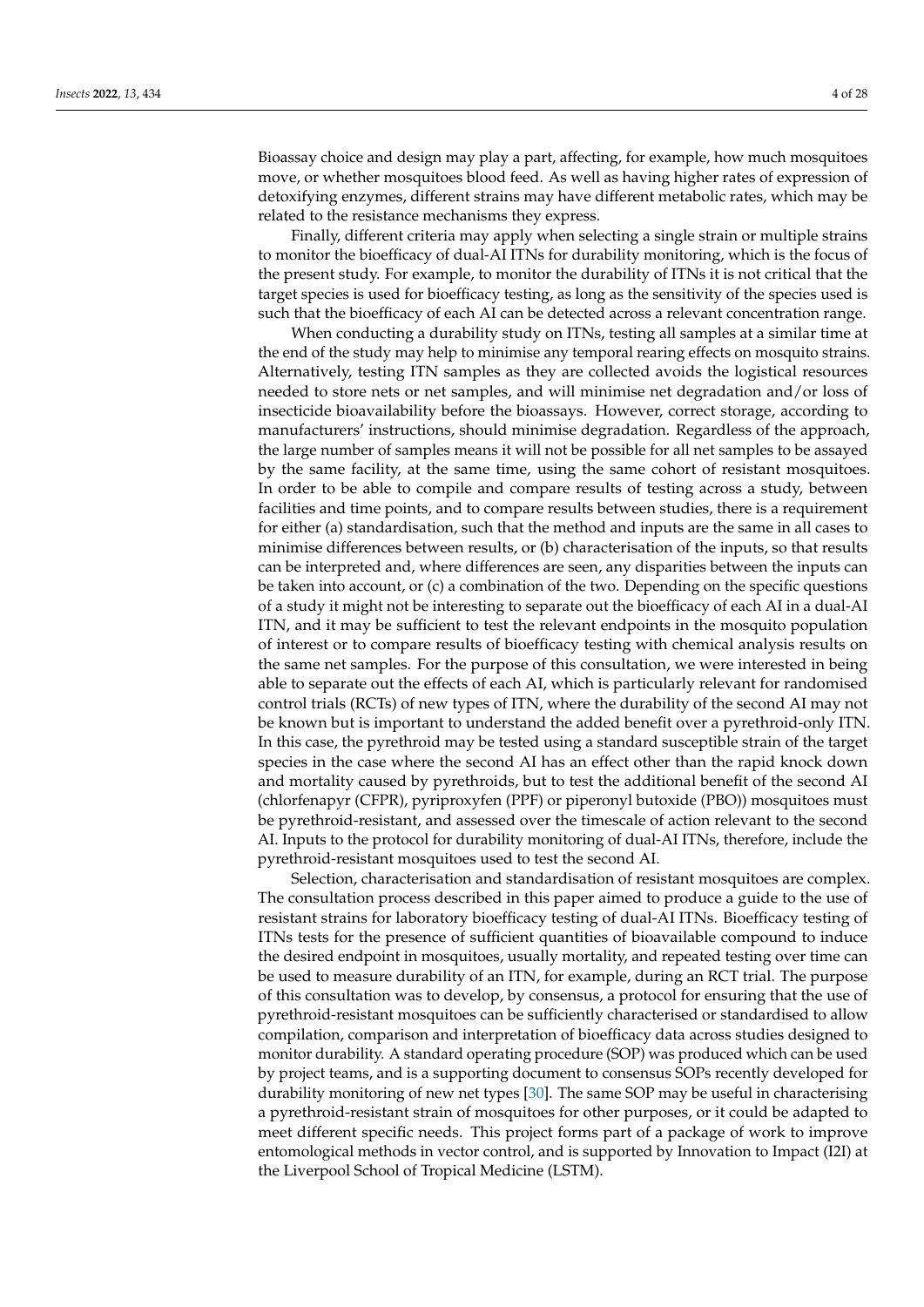# **2. Materials and Methods**

A group of experts was assembled, based on attendance at a preliminary discussion during a sidebar meeting at the American Society of Tropical Medicine and Hygiene (ASTMH) conference in November 2019, with additional invitees identified by the initial group, based on research interest in insecticide resistance, experience in the testing of new net types, or involvement in current or recent community scale trials of ITNs. Four virtual meetings of these stakeholders were held between April 2020 and August 2021, during which the need for a means to standardise or characterise resistant mosquitoes for the purpose of efficacy testing of dual-AI ITNs was agreed upon, possible approaches proposed and advantages and challenges of each discussed. Based on these discussions a protocol was drafted and iteratively refined by the group, who all then approved the final consensus SOP. A summary of these discussions, the final protocol, and the justifications for arriving at the proposed approach are presented here, and a detailed SOP is included as Supplementary Information.

#### **3. Results**

# *3.1. Possible Approaches to Achieve Standardisation or Characterisation*

Several approaches to achieve either standardisation or characterisation were considered, outlined in Table [1.](#page-5-0) The advantages and disadvantages of each approach were discussed before a consensus approach was developed (Section [3.2\)](#page-14-0).

3.1.1. Distribute the Same Well-Characterised Resistant and Susceptible Strains to All Test Facilities

Where bioassays need to be carried out at multiple facilities, one approach could be distributing a suitable resistant and susceptible strain to all facilities. Robust characterisation in the originating centre, and suitable quality control measures in receiving facilities, should remove strain differences as a variable in the assay. Strains could be maintained under the same selection and profiling regime, refreshed from a single facility if results of regular profiling start to differ, or refreshed every few generations from a single facility.

There are some practical limitations to this approach. The nature of a suitable strain may differ depending on the second AI under evaluation, and so this exercise may need to be repeated in parallel for each dual-AI ITN in a study. There may also be little benefit in terms of the workload of this approach over others. In the longer term, there are benefits to building the capacity of facilities to establish, maintain and characterise local strains. Regardless, this is the most straightforward approach to standardisation, provided the maintenance of the strain could be standardised between facilities.

However, there are two insurmountable issues. Firstly, it is unlikely that the same strain distributed and maintained in different facilities will remain static and comparable regarding its resistance profile. Even when under continued selective pressure, resistant phenotypes can shift over time [\[19,](#page-25-5)[31](#page-25-15)[,32\]](#page-25-16), and there is likely to be a change in the resistance profile of strains associated with different genetic bottlenecks when moving between facilities, both as a result of small founding populations and as colonies adapt to their new environment. Even when rearing and selection are done under the same laboratory conditions, potential supplementary factors which are gaining more attention, such as the mosquito microbiome, may differ between insectaries and affect tolerance to insecticides [\[33](#page-25-17)[–36\]](#page-25-18). Genetic drift will occur over time, even in well-controlled rearing facilities like the Malaria Research and Reference Reagent Resource Centre (MR4) at BEI Resources [\[37\]](#page-25-19). Changes in resistance can occur quite quickly [\[38\]](#page-26-0). So important differences may be missed before testing if the strain was not refreshed or re-characterised regularly to confirm that the resistance phenotype was still as expected.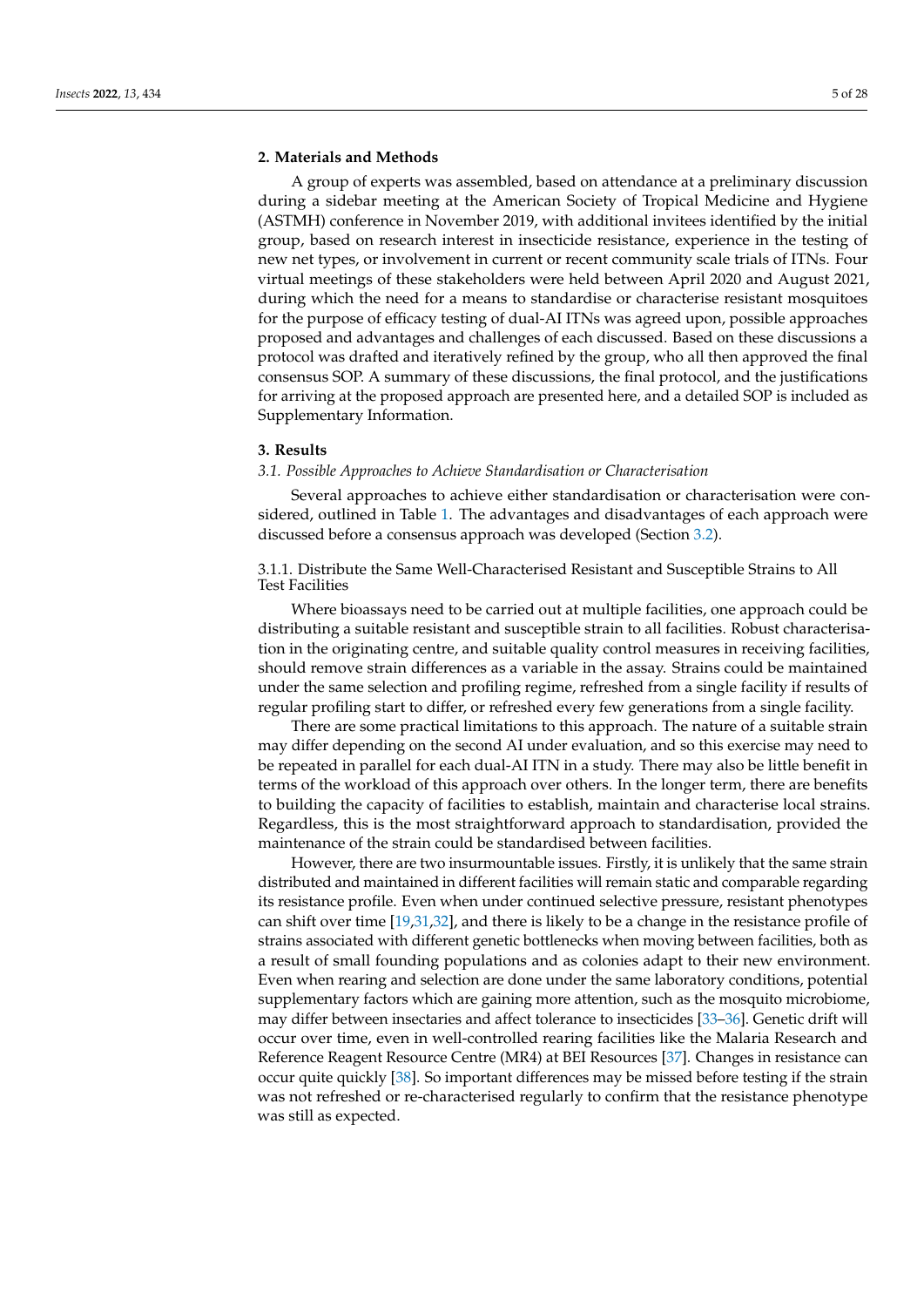**Table 1.** Possible approaches to achieve sufficient standardisation or characterisation of pyrethroid-resistant mosquitoes used for bioefficacy bioassays of dual-AI ITNs to compile, compare, and interpret results across studies. All approaches were proposed and considered by members of the stakeholder group and a consensus opinion reached as to their suitability and practicability; these are listed from most to least preferred or feasible approach.

<span id="page-5-0"></span>

| Approach                                                                                                                     | Advantages                                                                                                                                                                                                                                    | <b>Disadvantages</b>                                                                                                                                                                                                                     | <b>Consensus Opinion</b>                                                                                                                                                                                                                                                                     |
|------------------------------------------------------------------------------------------------------------------------------|-----------------------------------------------------------------------------------------------------------------------------------------------------------------------------------------------------------------------------------------------|------------------------------------------------------------------------------------------------------------------------------------------------------------------------------------------------------------------------------------------|----------------------------------------------------------------------------------------------------------------------------------------------------------------------------------------------------------------------------------------------------------------------------------------------|
| Characterisation of the resistant<br>strain in parallel to the durability<br>monitoring testing<br>(see Section 3.1.3 below) | Simple methods available to characterise<br>phenotypic resistance to most AIs<br>Allows clear criteria to be set for a<br>suitable strain<br>Generates useful information for<br>interpreting testing results                                 | Standardised rearing and quality control<br>measures also needed<br>Strains may still differ between test facilities,<br>though within acceptable thresholds                                                                             | Robust strain characterisation and quality control of<br>mosquitoes ensure that mosquitoes are similar enough<br>to compare data between test facilities and across time,<br>and help to interpret inconsistencies.<br>Approach selected for further development into the<br>final protocol. |
| Sample and rear wild resistant<br>populations for each round of<br>testing and save samples for<br>characterisation (3.1.4)  | Does not rely on all test facilities having<br>suitable strains<br>May require less resources than<br>maintaining strains long term<br>May be more predictive of local product<br>efficacy; considers field-relevant<br>resistance mechanisms | Wild-caught mosquitoes highly variable,<br>some characterisation recommended<br>Testing cohort might be a mix of species<br>Wild-caught mosquitoes less responsive in<br>tunnel tests                                                    | Consistency of mosquito strain is important to detect<br>any change in response to an ITN over time, not<br>achieved by this approach.<br>Back-up solution to colony collapse or loss of<br>resistance, rather than the primary<br>approach to characterisation.                             |
| Send all samples to several labs<br>for repeat testing in a<br>multi-centre study (3.1.6)                                    | No need to characterise mosquitoes<br>Consensus data is generated which may<br>increase confidence in the result                                                                                                                              | Higher testing workload, and each centre<br>must maintain a resistant mosquito strain<br>Risk of ITN sample degradation<br>during transport<br>Need for transport of samples between<br>test sites                                       | It is recommended as an additional step for quality<br>control in a study to repeat testing on a sub-set of ITN<br>samples at an additional site or sites. But costly and<br>logistically challenging.<br>Not recommended as the primary<br>approach to standardisation.                     |
| Perform bioassays of nets from<br>multiple time points side by side<br>at the end of the study (3.1.8)                       | Controls for variability in resistant<br>mosquitoes over time and between<br>test facilities                                                                                                                                                  | Data not available until the end of the study,<br>$\bullet$<br>and real-time data are used to identify<br>quality issues with ITNs<br>Large testing volumes<br>$\bullet$<br>Risk of loss or degradation of ITN samples<br>before testing | Repeat testing of a subsample of ITNs at the end of the<br>study is recommended as a supplementary<br>standardisation approach.<br>Could test replacement ITNs to allow all ages to be<br>tested in parallel.<br>Not suitable as a standalone<br>standardisation measure.                    |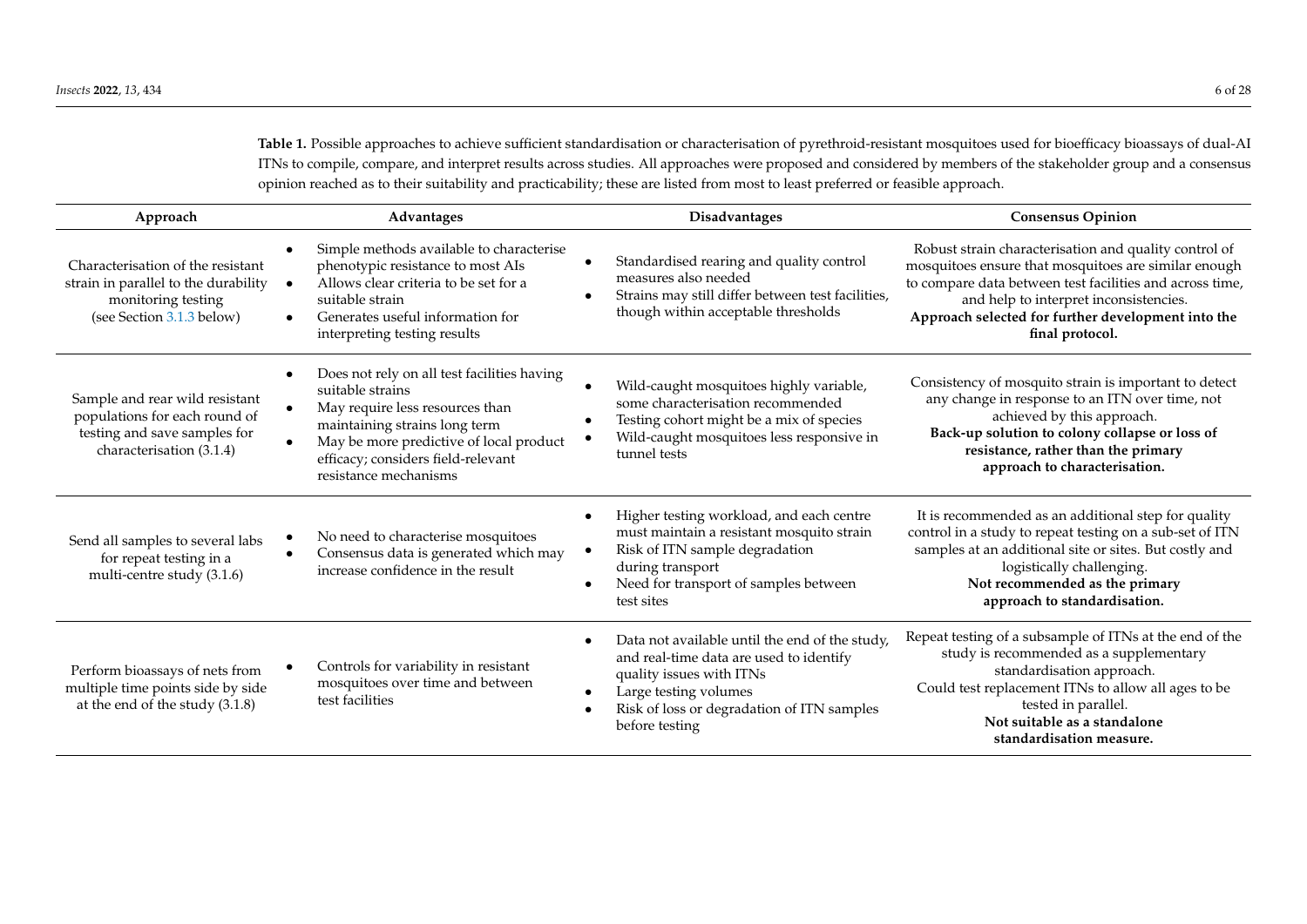**Table 1.** *Cont.*

| Approach                                                                                                              | Advantages                                                                                                                                                                               | Disadvantages                                                                                                                                                                                                                                 | <b>Consensus Opinion</b>                                                                                                                                                                                                                                                                        |
|-----------------------------------------------------------------------------------------------------------------------|------------------------------------------------------------------------------------------------------------------------------------------------------------------------------------------|-----------------------------------------------------------------------------------------------------------------------------------------------------------------------------------------------------------------------------------------------|-------------------------------------------------------------------------------------------------------------------------------------------------------------------------------------------------------------------------------------------------------------------------------------------------|
| Each test facility uses its own<br>characterised resistant strain<br>with a single standardised<br>protocol $(3.1.2)$ | Conceptually simple additional step in<br>method validation<br>Additional information about local<br>mosquito strains<br>Capacity building from colonising and<br>characterising strains | Validation required against multiple strains<br>$(\geq 3)$ , likely as a multi-centre study<br>Pyrethroid resistance varies between strains,<br>complicating interpretation                                                                   | Comparability between data collected at different<br>facilities with different strains is a major issue. Unlikely<br>that testing method would be robust enough to give<br>consistent results between sites and across time points,<br>regardless of the strain.<br>Not the preferred approach. |
| Conduct all testing in a few<br>chosen centres (3.1.5)                                                                | Reduces the mosquito strains used in<br>the study<br>Controls for other sources of variability<br>between test facilities                                                                | Delays caused by large testing volumes<br>Risk of ITN sample degradation during<br>transport and storage<br>Little opportunity for capacity development                                                                                       | Unlikely to be an attractive solution for in country<br>programmes of funders of durability<br>monitoring studies.<br>Not the preferred approach.                                                                                                                                               |
| Measure the added effect of a<br>dual-AI ITN relative to a<br>pyrethroid-only net (3.1.7)                             | Conceptually simple<br>Removes pyrethroid content as<br>a variable<br>Controls for variability between strains<br>or within a strain over time                                           | Vulnerable to changes in susceptibility to the<br>second AI over time, and interaction<br>between the two AIs in the formulation<br>Assumes lack of cross-resistance<br>Relies on the existence of suitable<br>comparator pyrethroid-only ITN | Not sufficient as a standalone standardisation measure<br>for durability monitoring. Including a pyrethroid-only<br>net as a control is recommended, particularly if a<br>suitable comparator is available.<br>Not the preferred approach.                                                      |
| Distribute the same<br>well-characterised resistant and<br>susceptible strains to all test<br>facilities (3.1.1)      | Straightforward standardisation<br>Only one strain needs to be characterised<br>Strain differences removed as a variable                                                                 | Validation needed for each dual-AI ITN<br>Colony resistance phenotypes and<br>mechanisms may diverge after distribution<br>Biohazard risk in transferring<br>resistant strains                                                                | Transporting insecticide resistant strains between sites<br>within known or potentially habitable range of species<br>is not acceptable due to biohazard risk.<br>Not feasible.                                                                                                                 |
| Use a model system other than a<br>conventional bioassay using<br>mosquitoes of the target<br>species $(3.1.9)$       | Could use a more amenable species, or<br>very targeted or tailored approach<br>Could replace bioassays with a quicker,<br>more robust method                                             | Equivalency would need to be established,<br>and acceptability might be an issue                                                                                                                                                              | Further investigation to identify or develop new<br>methods recommended for future use.<br>Suitable method not yet available.                                                                                                                                                                   |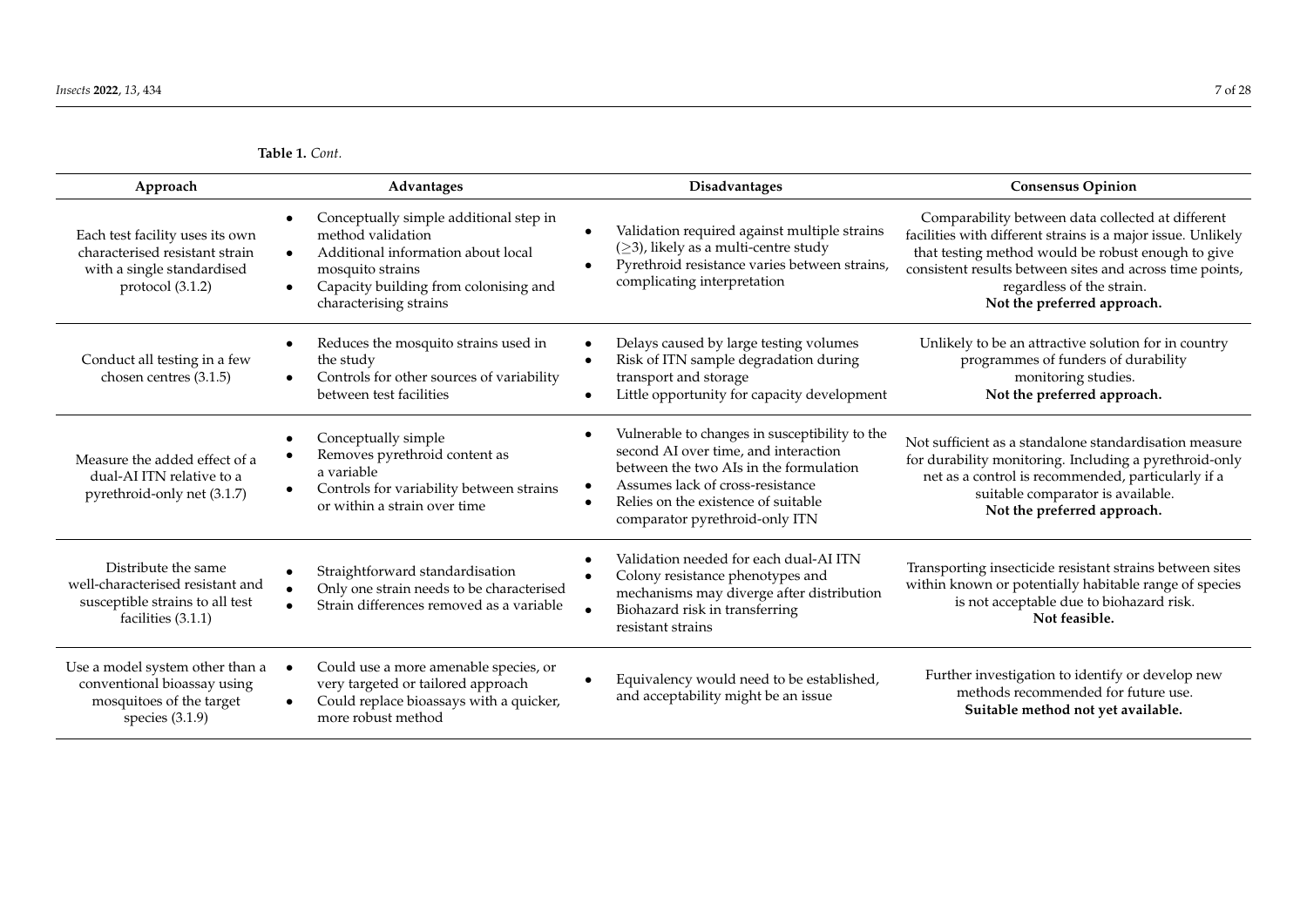Second, and perhaps most importantly, because of the biohazard risk inherent in transferring resistant mosquitoes between geographical regions, there are strong reservations concerning this approach. There would need to be strict containment and quality control measures in place in all receiving facilities, but even then, there is a major ethical consideration in moving a strain that is potentially more resistant than the wild populations surrounding the second test facility. The MR4, for example, will perform case-by-case hazard assessments before distributing Anopheles strains and would not distribute strains where there is a risk of laboratory/insectary escape and potential for introduction establishment of a novel resistant population in a new environment [\[37\]](#page-25-19). In some situations, relevant parties may accept the idea, but the containment measures needed to make this approach safe may be too expensive or not feasible in practice. Alternatively, national, local or facility decision-makers may refuse to take on this responsibility and receive the mosquito strains. For these reasons, this is not a practical approach.

# 3.1.2. Each Testing Facility Uses Its Own Characterised Resistant Strain with a Single Standardised Protocol

Before a trial begins, the bioassay methodology used for bioefficacy testing, for example, as part of durability monitoring, should be optimised and validated using new and twenty times washed dual-AI ITNs with a susceptible strain (e.g., Kisumu). An additional validation step could be added with a range of different well-characterised pyrethroidresistant strains to demonstrate that the method is not sensitive to differences in resistance mechanisms or population differences. In this context, a well-characterised strain would be one for which the phenotypic resistance profile was known, ideally with some understanding of the target site mutations, level of expression of detoxifying enzymes and other known mechanisms. Most test facilities that perform durability monitoring already hold pyrethroid-resistant strains that take some effort to characterise. They will often maintain them under selective pressure to preserve the resistant phenotype. There is a growing desire in the community to increase the capacity of local institutions, so this will increasingly be the case. Therefore, a pragmatic approach to standardisation could be that each facility uses a characterised local strain and relies on the testing methodology's robustness to give consistent results between facilities. This might be an attractive option to National Malaria Control Programmes (NMCPs) that would like to see data against mosquitoes that are closest in phenotype and genotype to the local mosquitoes that are responsible for malaria transmission.

If this approach were to be adopted as a way to compare results between sites, the method would need to be tested against a sufficient number of genetically heterogeneous strains, which would need to be sufficiently different for the validation to provide convincing evidence that the results would be comparable no matter what strain was used. There is some precedent. The WHO's VCAG have suggested three strains be used to screen for cross-resistance [\[10\]](#page-24-9). Phase II efficacy trials of ITNs require testing in an area with mosquitoes susceptible to all compounds in the ITN under evaluation, followed by testing in an area with pyrethroid-resistant populations [\[39\]](#page-26-1). However, it is unclear whether testing a single sample of nets against three resistant strains would provide sufficient evidence. This would be a significant burden in the efforts to validate a method. Assuming that containment facilities are not available, a single test facility is unlikely to have strains covering a broad geographical range. It is also unlikely that all resistance mechanisms will be represented by the strains the facilities maintain, thus necessitating a multi-centre validation approach.

This solution assumes that the testing methodology is sufficiently robust and specific enough and that the pyrethroid resistance is sufficiently high in the strains used that it is truly a test of the efficacy of the second AI alone. Since evidence for differences in resistance levels within the class is weak [\[40\]](#page-26-2), characterising resistance to one example pyrethroid, or perhaps one representative Type I and one Type II pyrethroid, would be sufficient. However, even with very resistant strains, some individuals are usually killed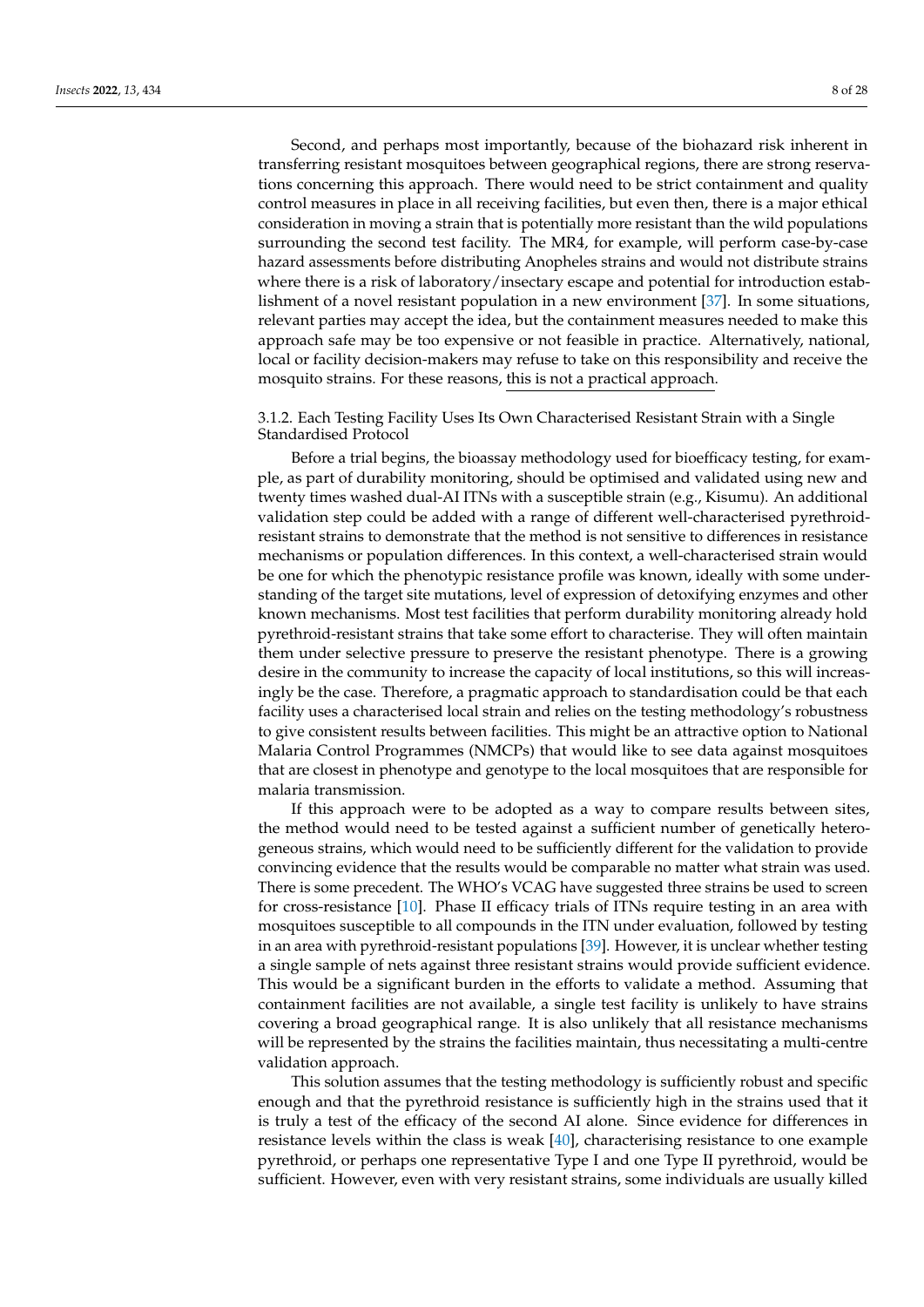<span id="page-8-0"></span>by exposure to pyrethroids, and mortality can vary substantially within, and between, bioassays [\[40\]](#page-26-2). So, some measure of the additional impact of the second AI is likely to be still needed, for example, a comparison to a pyrethroid-only ITN.

The group did not have confidence in comparability between data collected at different facilities with different strains. A bioassay is not likely to be validated sufficiently to give the same results, no matter the strain used for testing, because, for the following reasons, characterisation of strains will not be perfect: not all resistance mechanisms have been identified; those contributing most to resistance are not well understood; and not all markers are routinely screened for in all test facilities. There is evidence of this challenge in efforts by the WHO to set DCs for AIs by testing compounds against multiple strains of the same species and selecting a suitable dose based on the consensus of data [\[41\]](#page-26-3). The consensus opinion was that, although this is a pragmatic solution, the use of different strains with different resistance mechanisms and rearing methods are unlikely to give consistent results between test facilities or across time points, and so this was not the preferred option.

# 3.1.3. Characterisation of the Resistant Strain in Parallel to the Durability Monitoring Testing

The resistance phenotype of mosquitoes used for bioefficacy testing of dual-AI ITNs could be characterised by the following to ensure that they are suitable to effectively provide the information needed: sufficient resistance to pyrethroids, such that a high enough proportion survive exposure to the pyrethroid that the effects of the second AI can be measured, and susceptibility to the second AI. WHO tube bioassays to assess the susceptibility of the proposed strain to the WHO DC [\[42\]](#page-26-4) of the pyrethroid, as well as the second AI included on the dual-AI ITN under evaluation, where a DC and method for evaluation are available, would be appropriate for this purpose; a straightforward and familiar method. Resistance intensity or dose-response assays with the AIs of interest would provide some quantitative information to help in defining a strain. A clear definition of a strain suitable for use in testing would be required, and the rejection criteria would need to offer a balance between pragmatism and the need for robust results.

Further characterisation could be done to further understand the strain and aid in the interpretation of results. This would require clear guidance on interpreting the bioassay results in the context of the strain characterisation. These could include, for example, DC assays with examples of type I and type II pyrethroids. All locally used insecticide classes in use for mosquito control could more fully characterise the strain's resistance profile. Testing for the presence of molecular markers associated with insecticide resistance would be informative, if the most informative or relevant molecular markers could be determined. This may not be practical on a routine basis, but strains held for bioefficacy testing would ideally be regularly screened for key molecular markers to provide a background understanding of the resistance profile of a strain and interpretation of data, e.g., response to PBO. In order to predict the efficacy of the product under evaluation, it would be helpful to confirm that a strain possessed key resistance mechanisms, against which the product under evaluation claims efficacy, and susceptibility to the second AI.

Beyond the resistance phenotype, there are multiple sources of variability between bioefficacy tests related to the mosquitoes used. Biological factors can affect observed levels of insecticide resistance, which may lead to differences between cohorts of mosquitoes from the same strain. For example, size [\[27\]](#page-25-12), nutritional status [\[27,](#page-25-12)[43,](#page-26-5)[44\]](#page-26-6), the temperature during rearing [\[28,](#page-25-20)[45\]](#page-26-7), and age [\[46,](#page-26-8)[47\]](#page-26-9), can all have an effect on mosquito fitness, and conditions during testing affect the results of bioassays [\[46\]](#page-26-8) and references therein. Routine quality control and use of rearing SOPs (e.g., [\[19](#page-25-5)[,48](#page-26-10)[,49\]](#page-26-11)) would be a robust method of ensuring that suitable mosquitoes are used throughout the study and across facilities and would ideally include fitness testing as a measure of the consistency of rearing methods and quality of the adults produced. When maintained in the absence of selective pressure, or selective pressure only from a single insecticide, resistance phenotypes and genotypes can shift in a laboratory colony over time [\[19\]](#page-25-5); regular selection for insecticide resistance should form part of a programme of quality control in maintaining a resistant strain of mosquitoes.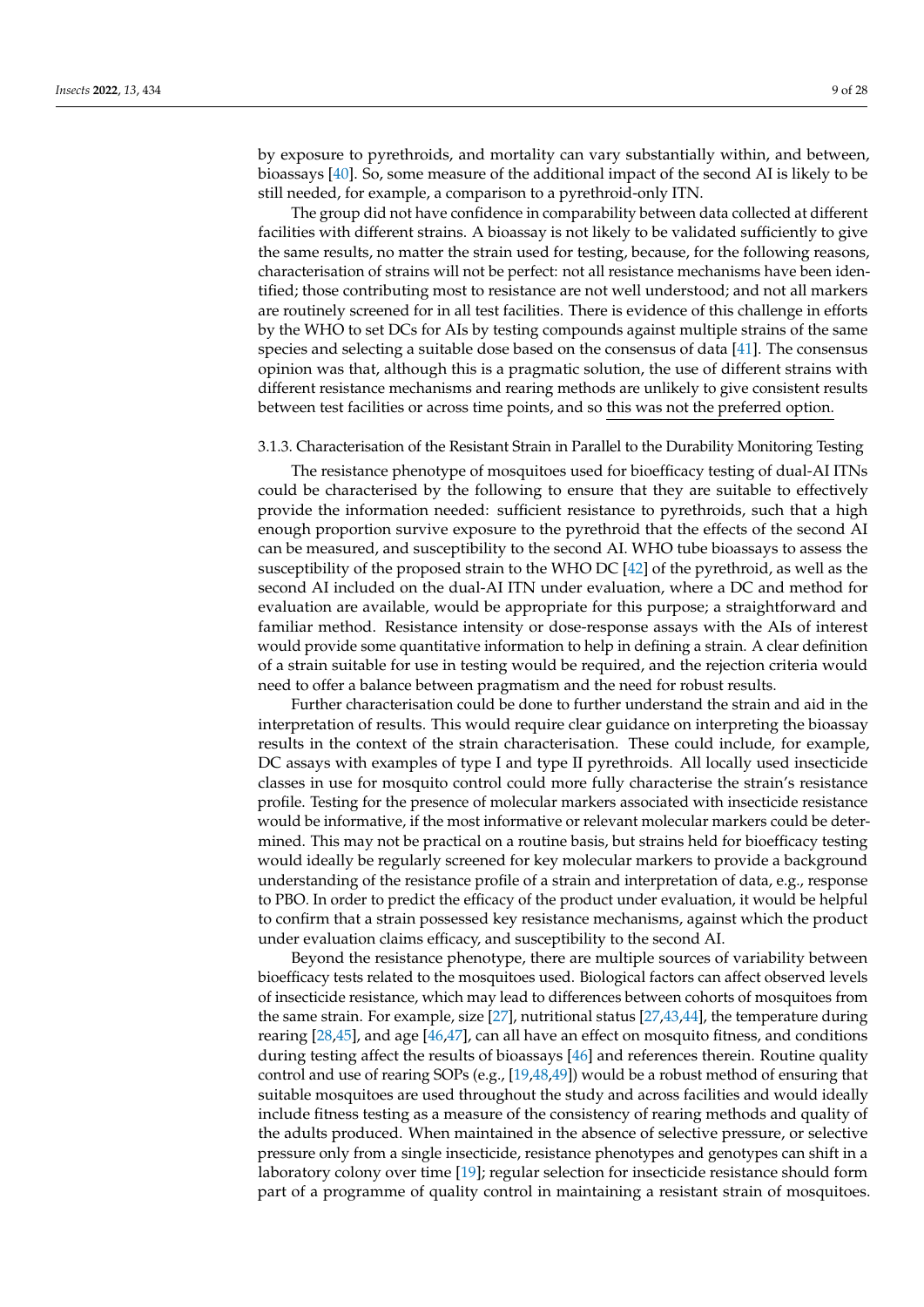If a strain is intended for pyrethroid testing, it should be selected using a pyrethroid only insecticide, whereas a multi-resistant strain could be periodically selected with different insecticide classes, though this would be a significant undertaking.

While good rearing and testing procedures minimise most sources of variation [\[50\]](#page-26-12), it would be informative to include some fitness testing (for example, wing length, average weight) of a sample of the cohort of mosquitoes used for bioefficacy testing, or, if possible, a sample from individuals which were killed and from those that survived characterisation or durability monitoring bioassays. A sample of each cohort of test mosquitoes could be stored for future analysis—for example, detailed characterisation of resistance mechanisms if results from one facility, or one-time point, varied from the others. This may be straightforward to compare changes in target site allele frequencies (e.g., kdr), but it may be more challenging for changes in metabolic gene expression, where defining a threshold of fold change is required, which would mean two populations were no longer comparable. Snap freezing at −80 ◦C would be ideal, so that relatively high yields of DNA and RNA can be analysed from stored samples, but even storage of dried individuals on silica would also be suitable for some further analyses.

If this approach were taken, differences in the resistance profile of strains used by different test facilities would still exist, and the strain or strains used may change in resistance phenotype during the study, but the robust characterisation and quality control should help to ensure that the key (known) parameters are similar enough, and that differences can be taken into account when interpreting data. This approach was selected for further development into the final recommended protocol. However, it was agreed that there would need to be a balance between the benefits of data robustness and the ability to reliably interpret results and compare across studies, and costs of additional workload required for extra bioassays and the ease of access to molecular characterisation.

3.1.4. Sample and Rear Wild Resistant Populations for Each Round of Testing and Save Samples for Characterisation

Where test facilities do not have access to a well-characterised resistant strain, or where issues, such as colony collapse or loss of resistance, result in non-availability of a suitable strain, a pragmatic alternative approach, sometimes employed, is to collect and rear wild resistant field populations for bioefficacy testing. Since wild-caught mosquitoes are likely to demonstrate large variability in the level of resistance and general robustness between collections, a cohort could be stored from each testing point for molecular characterisation. If sufficient material was available then phenotypic resistance and measures of fitness, including wing length, could be measured in parallel. While this approach still requires the team to have the capacity to maintain and characterise strains, less long-term commitment of resources may be needed, compared to holding strains over the whole course of the study. In some settings it may be very challenging to establish stable resistant colonies and using material maintained in the insectary for a generation or two to complete a study might be more practical. The biosafety concerns of transporting resistant mosquitoes between facilities can be avoided using local strains.

However, there would be a concern, especially when using  $F_{1s}$ , that testing is a mix of different species; this could complicate interpretation of results, power calculations, and assay replicate requirements. The storage of samples for later analysis would also help with this element of characterising the testing cohort of mosquitoes. If a colony could be established for later testing points in the study the strain could then be screened regularly and become more well-characterised.

For some purposes, using field-collected, or recently established, colonies of mosquitoes may be desirable. For example, it may be more predictive of field performance of an ITN than using established laboratory strains, since mosquito populations at different geographical sites may differ in their susceptibility to a given product [\[51\]](#page-26-13), owing to the different resistance mechanisms they express, and potential for variability in levels of resistance across seasons [\[47\]](#page-26-9). Additional information would also be gained about the predicted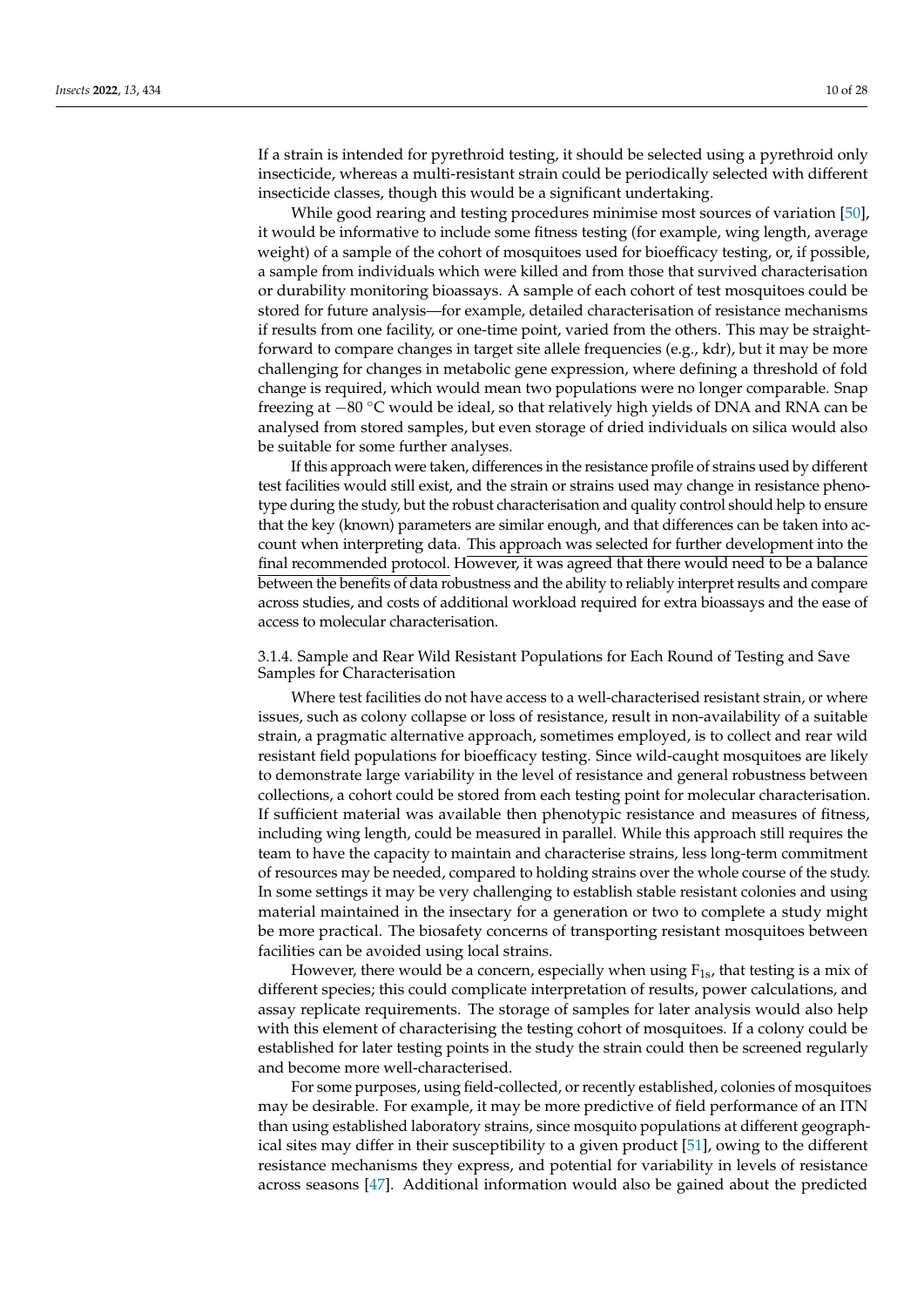ongoing efficacy of the nets locally by using locally-collected mosquitoes for durability monitoring, which possess field-relevant mixtures of resistance phenotypes. This may be important for NMCPs when making ITN procurement decisions, though this may not be the case if recently caught wild mosquitoes are being mixed in culture with previously colonised wild mosquitoes. However, bioefficacy testing for ITN durability monitoring requires capacity to detect a change over time, so reproducibility of results and consistent longitudinal use of a well characterised strain is critical. If tunnel tests are required for testing of a dual-AI net (e.g., Interceptor G2) wild collected mosquitoes are unlikely to be suitable, due to low levels of attraction to guinea pigs, which often results in low levels of blood-feeding success in untreated control tunnels. For this reason, the group saw this as a backup option rather than the primary approach for using resistant mosquitoes as part of durability monitoring or similar study.

#### 3.1.5. Conduct All Testing in a Few Chosen Test Facilities

Depending on the study design and available resources, it may be possible to standardise all bioefficacy testing by sending all sample ITNs to a single facility or to a small number of test facilities. In this way, the number of mosquito strains used across the study would be minimised, reducing variability between data sets. Other potential sources of variability are also controlled for, such as operator differences or the effect of different testing conditions. Comparing data between time points in a study would be easier than compiling data from multiple test facilities.

On the other hand, the need to test a large number of samples in a single test facility might cause a delay in processing the collected net samples, with the associated risks of changes to the resistance level of the mosquito strain between the start and the end of testing. Although net samples can be stored in refrigeration, there is also a risk of degradation during storage. This approach provides no control for the mosquito population changing between time points. Outsourcing testing to a single or small number of testing centres is unlikely to fit within country-specific National Malaria Control Program (NMCP) capacity development objectives. It may present challenges to the funders of durability monitoring studies. This was not a preferred approach.

# 3.1.6. Send All Samples to Several Labs for Repeat Testing in a Multi-Centre Study

Testing net samples in several laboratories could avoid the need to characterise mosquito strains in detail by testing the same samples against a different strain in each facility and evaluating result consensus by compiling the data, and assessing variability in results. Since the AIs may be unevenly distributed across a single ITN [\[52\]](#page-26-14), giving different results from different samples of the same net, pieces should be cut along the same band to distribute to multiple facilities for parallel testing. Wherever possible, this testing would be done blinded.

This approach multiplies up the testing workload by the number of facilities. To reduce the additional workload, a study could circulate a sub-sample of net pieces to additional test facilities for confirmatory testing of the results obtained by the primary test facility, with careful consideration given to how to manage a situation where results did not match between facilities. Transporting ITN samples, particularly between countries, can be challenging. There is a risk of further degradation of samples, due to delay and during transport between facilities, and a requirement for each facility to colonise and maintain a resistant colony of mosquitoes. From a quality control point of view, it is good practice for a study to repeat testing on at least a subset of samples at different test facilities. It could be done intermittently as an additional level of quality control. However, from a logistics, and particularly from a cost, point of view, this would not be a feasible approach to standardisation for all studies.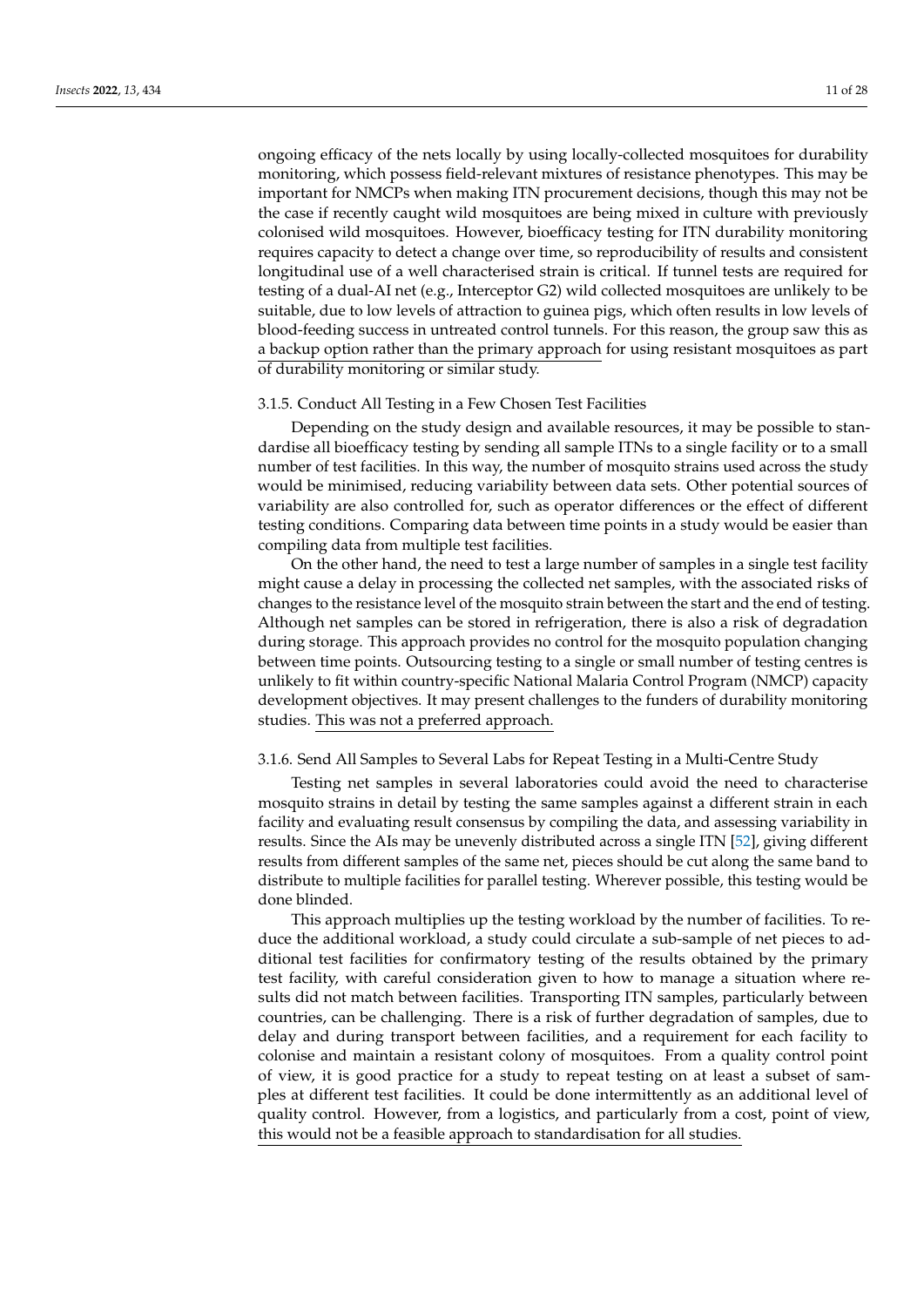# 3.1.7. Measure the Added Effect of a Dual-AI ITN Relative to a Pyrethroid-Only Net

Although it would always be beneficial to understand the nature of the strain of resistant mosquito being used for testing, an additional or alternative approach to measuring the bioefficacy of the non-pyrethroid AI is to simply expose them to both a pyrethroid-only net and the dual-AI ITN under evaluation, and use the difference in mortality between the two as the endpoint. This approach would allow the comparison of the additional mortality induced by the second AI between time points to be used as a measure of continued bioefficacy. Where the endpoint caused by the second AI is different to the mortality caused by the pyrethroid, for example in the case of PPF, which causes sterilisation, no correction is needed and the level of sterilisation is the measure of the bioefficacy of the second AI. Evaluation of this effect is only possible by using a highly pyrethroid-resistant strain so that sufficient mosquitoes survive exposure to the dual-AI ITN and can be scored for fertility. This is conceptually a simple and attractive approach, removing pyrethroid content as a variable and controlling for variability between strains or changes in a strain over time, at least in terms of the pyrethroid resistance phenotype. However, this approach assumes that tolerance of a strain to the second AI does not change over time, so that even if the strain changes in its pyrethroid resistance, its response to the second AI remains constant. It also assumes that there is no cross-resistance, i.e., that the mechanisms conferring resistance to pyrethroids do not also confer resistance to the second AI. Subsequently, if susceptibility to one AI changes over time susceptibility to the second AI remains unaffected. This may be true for some new insecticides, but there is evidence of cross-resistance mediated by cytochrome P450 enzymes [\[53](#page-26-15)[,54\]](#page-26-16), including between pyrethroids and pyriproxyfen [\[55\]](#page-26-17), so it cannot be assumed.

If there is an interaction between the pyrethroid and the second AI in the formulated dual-AI ITN, then it may not be possible to make a straightforward comparison; the two AIs may not act independently, making a direct comparison between mortality on the pyrethroid-only versus the dual-AI net samples problematic. If it was possible to obtain comparable ITNs treated with each AI alone to compare bioefficacy of each with bioefficacy of the dual-AI ITN then a direct comparison could be made, and investigation of crossresistance would be facilitated. On the other hand, the change in bioefficacy over time is relevant to a durability monitoring study. If the mortality caused by the pyrethroid-only net is sufficiently low it should still be valid to compare the additional mortality caused by the dual-AI ITN sample between time points.

Pyrethroid content is only removed as a variable if the pyrethroid-only net is equivalent to the pyrethroid content on the dual-AI ITN, in terms of the identity and concentration of the pyrethroid, as well as factors that might affect bioavailability, such as ITN formulation and impregnation method. For example, incorporated and coated nets may have different surface concentrations of AI and consequent bioavailability even where the total insecticide content is the same. This comparison becomes complicated for combination nets, such as the PermaNet 3.0, where the pyrethroid content is different on the roof and on the side panels. The selected pyrethroid-only net should be as close as possible in all characteristics to the ITN under evaluation, particularly for insecticide dose and bleed rate (where known). For some dual-AI ITNs no suitable pyrethroid-only net is available. A specifically matched pyrethroid-only net would likely rely on manufacturers producing small batches specifically for the purpose. This is not realistic, without incentive such as making it a requirement as part of the WHO Vector Control Product Prequalification (PQ) process, for example, and so the closest matching net would have to be used. The positive control should be kept consistent between time points; it may not be essential to be consistent between facilities if the relative change in additional mortality from the second AI over time is measured. A definition of 'brand new' or positive control net would be needed, along with guidance on storage conditions, especially for newer brands of nets, a method for washing and washing interval for the insecticide's regeneration.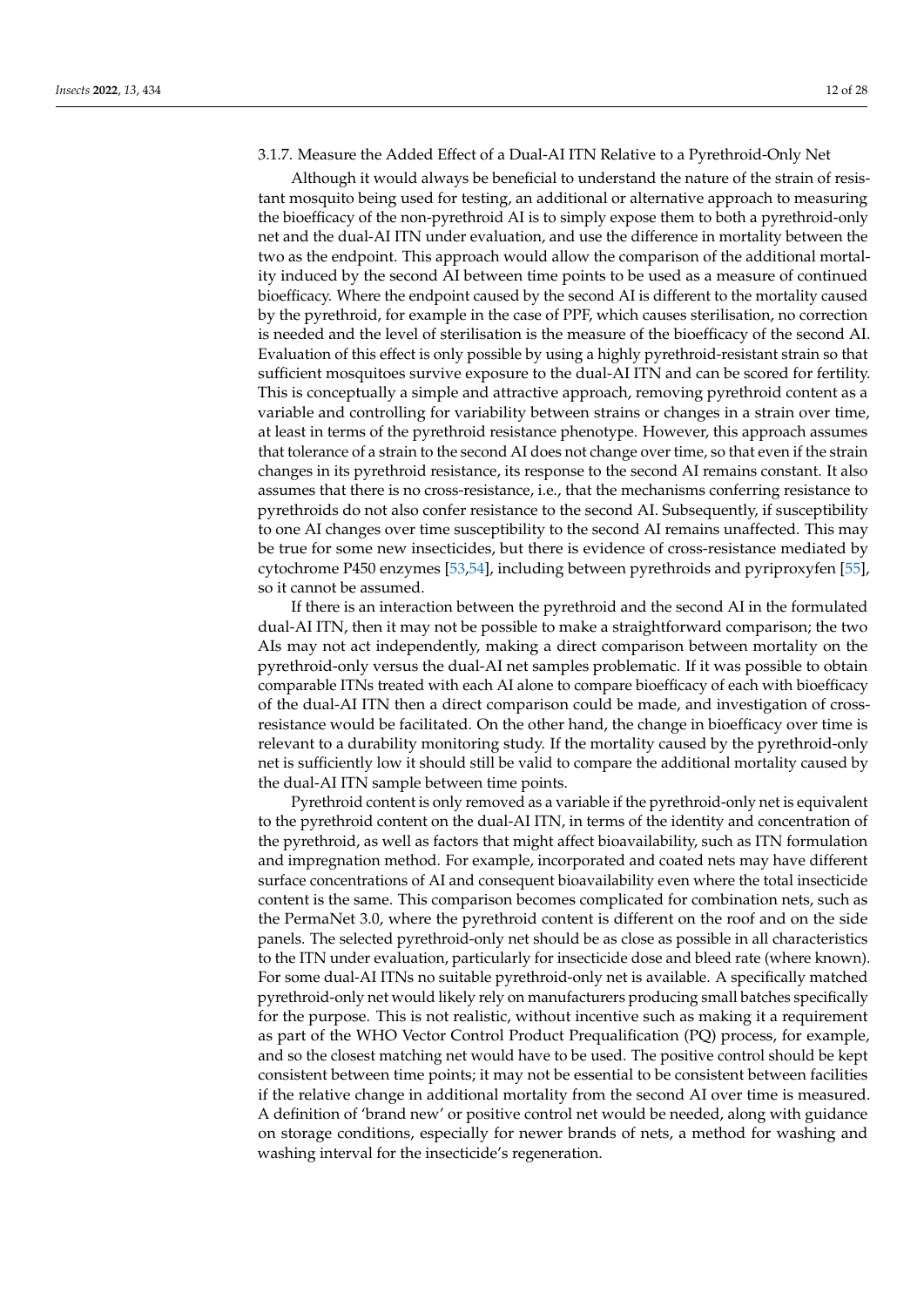Validation of the method against different second AIs using a range of resistant strains would be needed to have confidence in this approach, including the development of guidelines for the interpretation of results, establishing the threshold of killing when comparing the two nets, including the target minimum mortality among the resistant strain when exposed to the pyrethroid-only net, and gaining an understanding of the level of variability inherent in the assay. Additional controls could include exposing a susceptible strain alongside the resistant strain, including an unused and unwashed dual-AI ITN, or a net sample which only contains the second AI. However, this would likely have to be produced specifically for the strain characterisation by the ITN manufacturers, and again this is unrealistic without incentive.

It was agreed that this approach does not give sufficient standardisation for the durability monitoring studies under consideration. It might be enough for other purposes, such as screening field populations known to be resistant to pyrethroids to inform deployment decisions, but the variation inherent in these tests would likely lead to such wide confidence intervals in the data that it would not be sufficient for providing evidence to the WHO PQ Unit for vector control products assessment (PQT/VCP) of continued bioefficacy as part of durability evaluation in a product dossier. However, the consensus was that including a pyrethroid-only net in durability monitoring bioassays as a control would be good practice, if suitable net samples are available. The specific characteristics of the control net (brand, batch number, age, polymer, insecticide type and concentration, coated or incorporated, storage conditions) should be reported alongside the assay results. A pyrethroid-only control is not equivalent to the pyrethroid content or presentation in the dual-AI ITN. It could still be used as a proxy indicator to help calibrate and interpret test results, rather than an exact one measure to infer additional mortality induced by the second AI directly. The additional control of a brand-new dual-AI net would also be a way to control for the variability of the resistant strain over time, though with some of the same practical caveats as above. More generally, comparison between the bioefficacy of a pyrethroid-only ITN and a dual-AI ITN will help to inform procurement decisions.

## 3.1.8. Perform Bioassays of Nets from Multiple Time Points Side by Side at the End of the Study

To control for variability in the resistant mosquitoes used for testing over time or between test facilities, all nets sampled during the study could be stored and then tested in a short period at the end of the study. The major disadvantage of this approach is that information about the expected performance of the nets would not be gathered in realtime. Since durability monitoring is currently the main means of identifying quality issues with nets, this would have significant operational impact. There would also be the challenge of performing a large number of bioassays in a short period, rather than a smaller number at each time point, and the risk of a catastrophic event leading to loss of net samples from the whole study with no durability data being collected at all. Practical issues worthy of consideration are the potential for nets to degrade further during storage and the need for substantial storage space under specific controlled conditions. This approach to standardisation was agreed not to be suitable as a standalone standardisation measure.

A compromise would be to store a subsample of nets at each time point, after they have been collected back and used for bioassays, and repeat testing on this subsample at the end of the study, where resources allow. This has the advantage of confirming the results of bioassays conducted during the survey in side-by-side testing with minimal variation in the mosquitoes used, and could also be used to try to understand any unusual results observed during the study, supposing that data collected during the study were felt to be robust enough. In that case, a robust enough decision could be made to scale back this final testing or not continue at all, but the samples would be available as a backup. Additional standardisation measures would need to be taken during the initial bioassay testing performed during the study. Still, the group thought this could be a valuable addition to other characterisation or standardisation measures for WHO PQT/VCP studies, and monitoring of durability of nets in operational deployments. There is the opportunity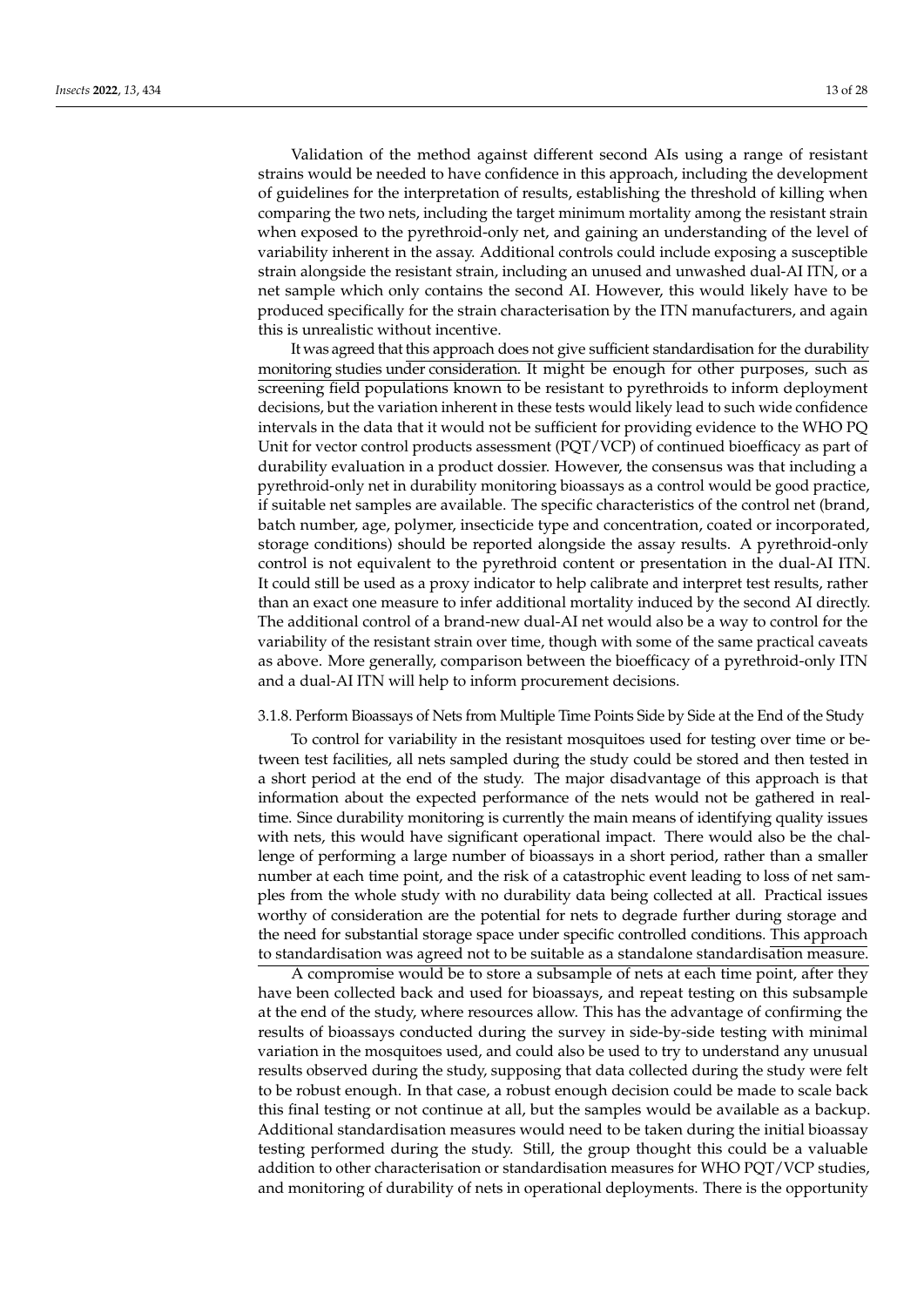to build this into existing durability monitoring protocols used by PMI-supported studies and others [\[56\]](#page-26-18), where nets are removed from use, typically within six months and annually for three years, for durability monitoring and replaced with new nets. Currently, these replacement nets are excluded from any further monitoring, but by the end of the study would represent nets of ages corresponding to each time point of the study and could be collected at the end for a final confirmatory round of bioassays. Important caveats of this approach include: there would still be a large amount of testing to be done at the end of the study, a more significant number of replacement nets would need to be distributed to account for attrition and leave a large enough sample for the final testing, and careful record-keeping would be required as different batch numbers may be distributed at other time points adding a layer of complexity. Nevertheless, the additional quality control of data could be used to justify the additional logistics and expense of this approach.

Iinformation would need to be generated on the likely variability between original and replicate testing inherent in the bioassay, so that the results of the repeat testing could be interpreted judiciously. Consideration should be given to how to report results of this repeat testing, particularly if initial monitoring data have been distributed or published already; protocols published ahead of the trial could make it clear that this repeat testing is part of the study design and careful interpretation and reporting of results which do not completely align will be required.

3.1.9. Use a Model System Other Than a Conventional Bioassay Using Mosquitoes of the Target Species

Conventionally, the durability of an ITN is tested using defined measurements of physical integrity, insecticide content and bioefficacy. For bioefficacy, cone bioassays, where the target mosquito species are exposed to a net sample, and the mortality is scored, is the accepted measure of field-collected ITNs over time [\[9\]](#page-24-8). Since the purpose of durability monitoring is to detect any change in bioefficacy of the net sample over time (i.e., ITN age), in a system that otherwise gives consistent results, the testing does not have to be against the vector species of interest. For bioefficacy testing in general, it is unnecessary to use the species against which a product will be targeted, as long as their relative sensitivities in a bioassay are understood. Aedes mosquitoes, particularly *Ae. aegypti*, can be reared in large numbers [\[57–](#page-26-19)[60\]](#page-26-20), with the added benefit of eggs resistant to desiccation, and can be stockpiled until sufficient eggs have been produced for a round of testing. It may even be possible to use a model organism, such as *Drosophila melanogaster*, to replace mosquitoes altogether, which has less of a containment risk and is easier to maintain, possibly expanding the number of test facilities able to perform durability monitoring. Validation would be needed to show that the chosen bioassay was appropriate for another species and that the species was sensitive to a change in AI concentrations across the relevant range. Even then, there may be reluctance to rely on results from a non-target species to test the efficacy of a product primarily aimed at anophelines.

New technologies are emerging which might offer a valid alternative to conventional bioassays or mosquito strains established from field-collected material. Transgenic strains of *Anopheles gambiae* over-expressing specific P450 enzymes, known to be important in conferring pyrethroid resistance, can be used to detect and characterise cross-resistance between insecticide classes [\[61\]](#page-26-21). A strain could potentially be produced that over-expressed the enzymes known to cause resistance to the second insecticide in a dual-AI ITN, expressing a very tightly defined resistance mechanism in a known genetic background.

Measures of bioefficacy suffer from high variability due to inherent bioassay variation and biological variation between mosquito populations. Chemical analysis of the total insecticide content of a net sample, for example, by HPLC, may be more reproducible but is not sufficient as a measure of bioefficacy, since it is the availability of biologically active insecticide on the surface of a net that determines its efficacy against mosquitoes [\[39\]](#page-26-1). However, suppose it was possible to sample and quantify the amount of bioavailable insecticide on a net surface. In that case, this might be quicker than performing bioassays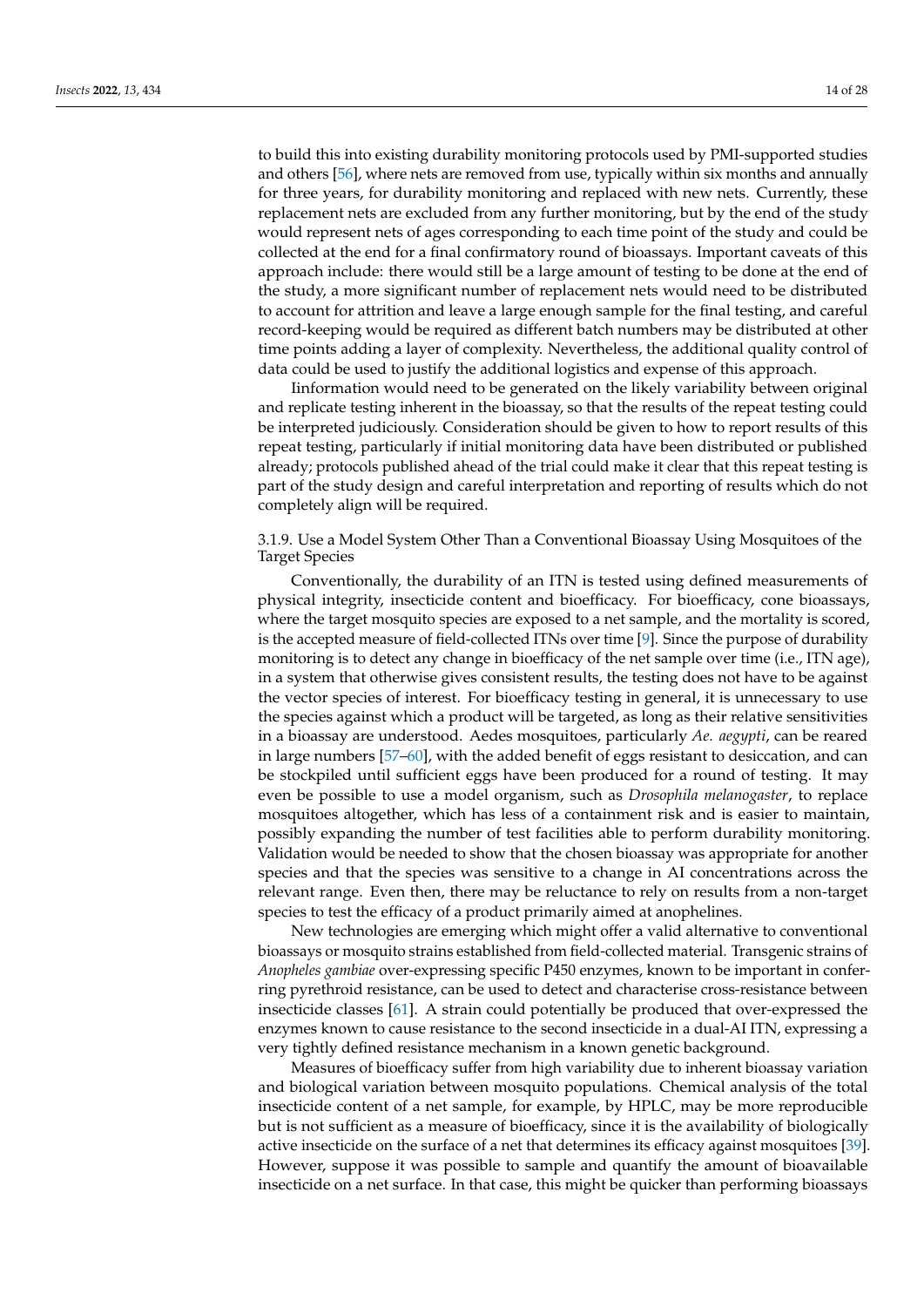and an equally informative measure of bioefficacy. It would need to be correlated with the results of bioassays to be validated as a replacement method.

Novel techniques and approaches warrant further investigation, especially as ITNs continue to evolve. However, a method to monitor the residual bioefficacy of dual-AI ITNs is needed urgently, precluding much analysis of available options or the development of new systems.

#### <span id="page-14-0"></span>*3.2. The Final Protocol: Characterisation of the Resistant Strain in Parallel with Bioassays*

The protocol for characterising the resistant mosquitoes used in bioefficacy testing with dual-AI ITNs is outlined in Figure [1,](#page-17-0) and a detailed standard operating procedure (SOP) is provided as Supplementary Information. The group agreed on this approach following several rounds of discussion on the merits of each of the proposed strategies and refinement of this preferred approach. The primary concern of the group was durability monitoring studies with dual-AI ITNs, but the protocol could be adapted to new types of ITNs as they are developed, to other product types, such as indoor residual spray (IRS) formulations, or attractive toxic sugar baits (ATSBs), and for other kinds of studies requiring resistant mosquito strains.

Since resistance changes over time, in both wild mosquito populations and laboratory strains, even when consistent selection pressure is applied, the only way to be confident in the resistance phenotype at the time of testing is to characterise the resistant strain simultaneously with bioassaying of the ITN samples. Depending on the study design, describing each cohort of mosquitoes used for bioassays on net samples could be laborious. Instead, a resistant strain could be characterised at the start and end of a study, for example, all net samples collected in a given year or from a given district. The following elements were considered to be key to the characterisation:

- The proposed colony of mosquitoes would be exposed to a discriminating concentration (DC) of the same pyrethroid as is present in the dual-AI ITN in a WHO tube assay to confirm their resistance phenotype. If the mortality was above 90%, the WHO definition of confirmed resistance [\[42\]](#page-26-4), an alternative strain should be identified to complete the testing. Below this threshold, a strain with as low mortality as possible should be used to maximise the data generated to test the efficacy of the second AI.
- The proposed strain characterisation includes a PBO synergism assay to confirm susceptibility. Where a DC method has not been established or recommended by the WHO, and baseline susceptibility has not been demonstrated, some suitable method of exposure to the second AI should be included in the characterisation, and data monitored for changes in susceptibility over time. Mortality should be above 90% and ideally above 98%; values between 90 and 98% can be used to interpret the results of the main study.
- A PBO synergism assay is included in the proposed strain characterisation to confirm that metabolic mechanisms, most notably those associated with cytochrome P450 enzymes, are involved in the pyrethroid resistance of the strain used for bioassays. The group agreed that further investigation is warranted to determine what increase in mortality with pre-exposure to PBO indicates significant synergism, but suggested that the current WHO test procedures threshold of 10% is far too low to account for realistic variability in estimates [\[42\]](#page-26-4). Provisional analysis suggests that a mortality increase of 30% is required to provide meaningful evidence for impact.
- Standard untreated nets or solvent-only controls should be included in the assays used to characterise a resistant strain, with some additional controls. These represent a balance between gaining confidence in the assay and additional information against keeping the additional testing for strain characterisation to a manageable scale.
	- a. A positive control brand-new pyrethroid-only net, containing the same pyrethroid content as the dual-AI ITN, should be included, for several reasons. Firstly, it provides an additional measure to ensure the strain has sufficient pyrethroid resistance, and will help interpret the results from the sample ITN bioassays.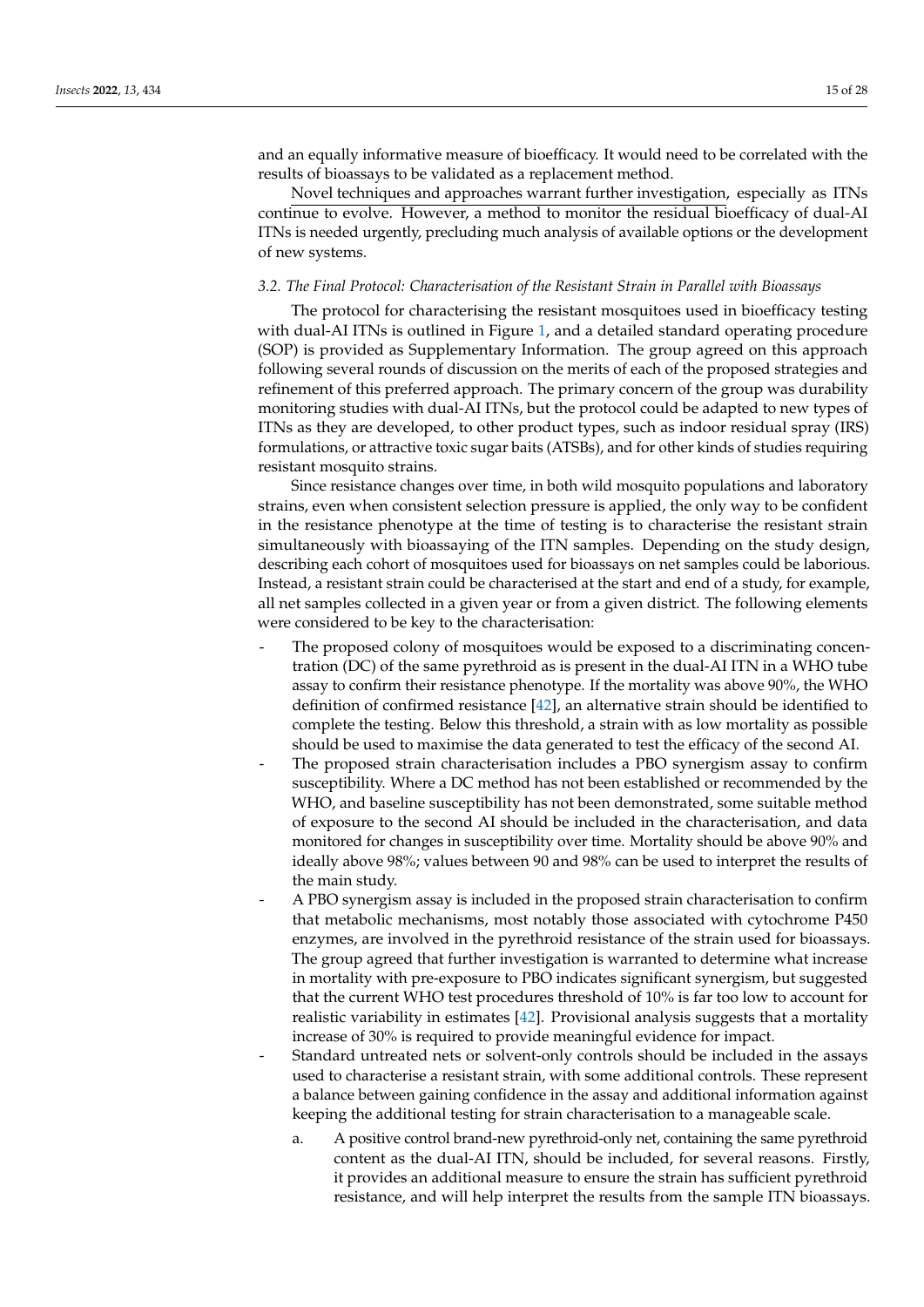Pyrethroid content is controlled for as a standard variable used to calibrate results between time points in the test net samples. Finally, exposing mosquitoes to a brand new pyrethroid-only net alongside the dual-AI test nets would demonstrate the added benefit of the second AI. Where multiple brands of such nets are available, the net most similar to the test net without the addition of the second AI should be selected, where possible of the same material and with the correct AI applied similarly (incorporated/impregnated) at the target concentration and release (bleed) rate. The brand should be consistent across the study.

- b. Including a susceptible reference strain alongside the resistant strain acts as a control that the bioassay is functioning as expected, confirming the potency of WHO filter papers and pyrethroid-only net samples. It also serves as a benchmark to demonstrate the additional benefit of the second AI over that of the pyrethroid. Minimum mortality in the susceptible strain exposed to the DC of the pyrethroid in the dual-AI ITN and a brand new pyrethroid-only net should be 90%.
- An assessment of body size is included as a further quality control measure to help to interpret results with more confidence. Wing length is the recommended measure, but dry weight could be more practical. Size varies between species and rearing facilities, so it is not appropriate to set absolute thresholds, but collecting size data alongside the bioassay results is still valuable in helping to interpret bioassay results. For example, an unusually small cohort may explain anomalously high mortality in a bioassay [\[27\]](#page-25-12).

Where both AIs induce mortality, the endpoint measures for the two AIs should be the same. If the outcome for the second AI is delayed mortality, then mortality caused by the pyrethroid should be measured for the same period. For example, in products containing chlorfenapyr, mortality is typically measured to 72 h [\[30](#page-25-14)[,42\]](#page-26-4), and so mortality should also be measured to 72 h for the pyrethroid treatments in the strain characterisation. This would control for additional delayed mortality in the resistant strain caused by the pyrethroid, which has been measured in some, but not all, strains tested [\[62–](#page-27-0)[64\]](#page-27-1), which could mean that for the purposes of the study the strain was not sufficiently resistant. Scoring knock-down and 24 h mortality for the pyrethroid exposure as well might be useful for comparison with historical data. If the second AI induces a different endpoint, for example sterility, and the study is aiming to measure the effects of each AI separately, then it would be necessary to include investigation of pyrethroid exposure on that endpoint.

A number of additional measures were recommended by the group as general good practice and to further characterise and standardise the resistant mosquitoes used for bioefficacy testing:

It is desirable to use a strain with the same phenotype throughout a study. Efforts should be made to minimise heterogeneity of strain phenotype through time by standardising insectary rearing procedures, since insecticide susceptibility is affected by the size and general fitness of the cohort of insects used for testing. Standardisation of rearing conditions is especially important for strains used to test products such as chlorfenapyr, where metabolic activity is important in activating the insecticide and affected by rearing conditions and conditions during testing [\[25](#page-25-10)[,65\]](#page-27-2). Although it may be unrealistic to ask for a single rearing SOP to be used between facilities, most facilities use some form of SOP to achieve standardised rearing and perform quality control (QC) measures, particularly those with GLP accreditation [\[66](#page-27-3)[,67\]](#page-27-4). There are guidance documents available [\[48\]](#page-26-10). Some key considerations for maintaining the consistent quality of mosquitoes being reared for bioassays and steps taken to monitor quality are suggested in Table [2.](#page-17-1) Quality management systems help ensure that the data generated is reliable and reproducible and that it is possible to reconstruct a test in case there are any questions about data quality from manufacturers, regulatory authorities, etc.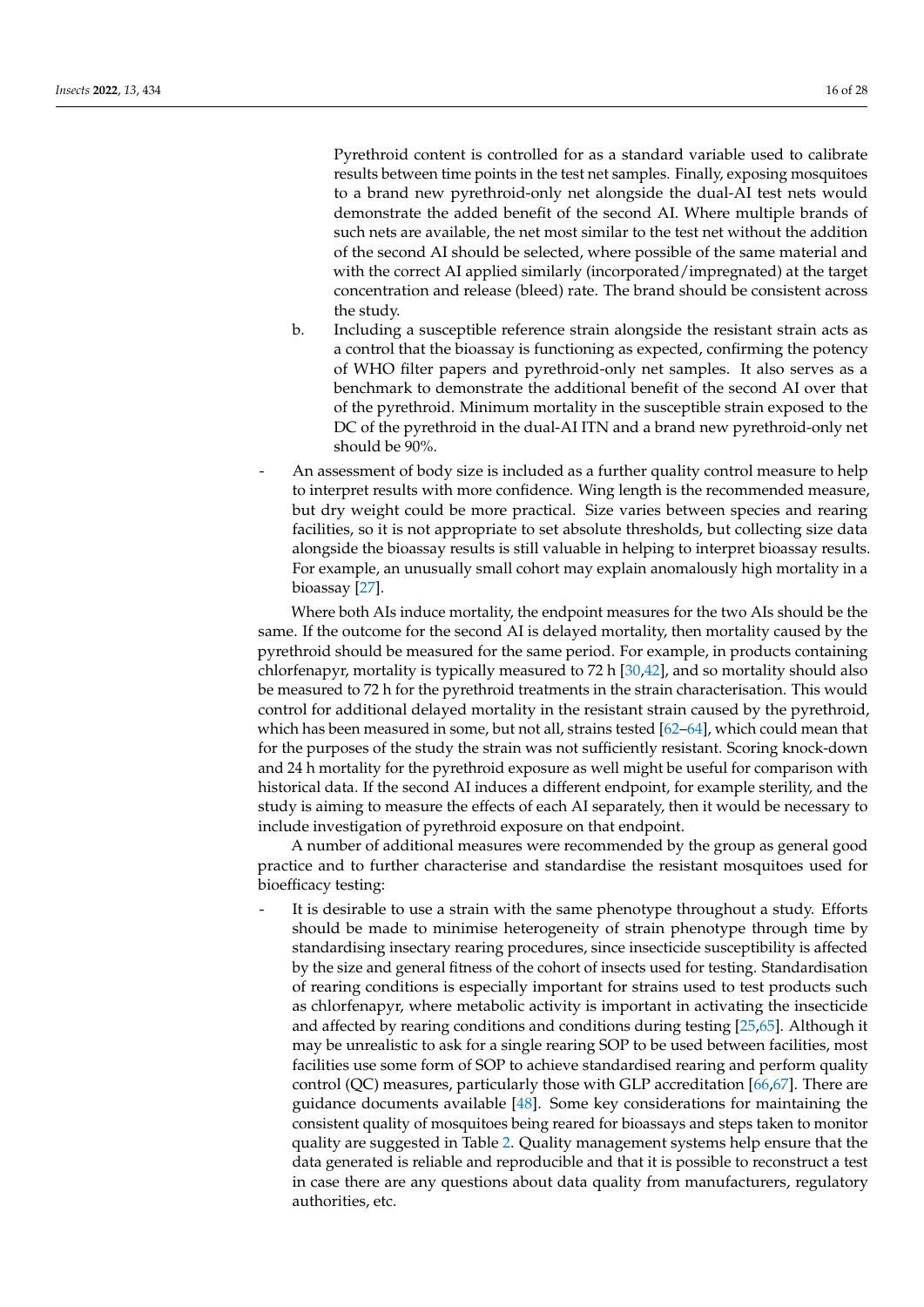- Strains are typically maintained under selective pressure and characterised routinely. These efforts could be enhanced by increasing the frequency of QC activities and including frequent selection and profiling with the pyrethroid of interest to the study. These data could be provided alongside the durability monitoring instead of parallel characterisation. Composite fitness indices can characterise mosquito populations used in experimental settings [\[68\]](#page-27-5).
- If sufficient data for the colony exists, it is recommended to set upper and lower size thresholds, based on variability of size measured in the colony over a period of time, outside which testing would not proceed.
- The group recommended that a sample of mosquitoes be stored at the time of strain characterisation so that it could be characterised in more detail later if required to help explain an anomalous result, such as a drop in pyrethroid resistance or an increase in mortality from the second AI compared to a previous round of testing
- Inclusion of a brand-new dual-AI ITN of the same type as the test net samples as a control in the strain characterisation for durability monitoring studies would provide the following benefits (note that replicate pieces would be needed due to variation between and across an ITN):
	- Control for longitudinal variability in strains
	- Be a second measure of how much of the original bioefficacy has been lost over time in addition to the comparison between results obtained at the different time points
	- Allow the additional mortality caused by the dual-AI ITN over that of the pyrethroidonly net to be calculated at each time point and compared longitudinally
	- Control for any effects of declining content of the first AI over time. This is particularly important as the wash resistance of the pyrethroid and the second AI may be different, and so the additional benefit of the second AI may be lost before that of the pyrethroid
- Although a WHO tube assay is a standardised method to measure synergism, a cone test with a PBO net would provide a more realistic presentation of the PBO in combination with a pyrethroid because of simultaneous exposure. If a suitable PBO ITN is available as a comparator for the dual-AI being tested, for example DuraNet as a comparator for the DuraNet Plus or Olyset as a comparator for Olyset Plus, then cone tests with this ITN may be informative in more accurately evaluating the level of PBO synergism, and so metabolic resistance status of the resistant strain.
- SOPs will be required to collect, store, and transport net samples, both those tested and the control nets used for characterisation. The storage conditions and the maximum storage length are essential for incorporated nets. Typically, cut pieces are wrapped in foil and stored in a fridge. However, the development of these is outside the scope of this document.

It is strongly recommended that the results of strain characterisation be presented alongside study data to aid the interpretation of bioefficacy results. An example of how this might be done is shown in Table [3.](#page-18-0)

As an additional standardisation measure, the group proposes for durability monitoring bioassays that a sub-set of dual-AI ITN samples is retained from each study time point to repeat bioefficacy testing, and characterisation of the strain, with ITN samples from all time points in parallel at the end of the study. Suppose the nets are stored appropriately to minimise the degradation over time, in that case, this additional test allows for a direct comparison between samples to minimise the difference in the mosquito population and reconfirm the trend in mortality measured over time during the study. Since the bioassays were also performed during the study, a data set would still have been generated if storage conditions turned out unsuitable and samples were degraded, lost or damaged over time.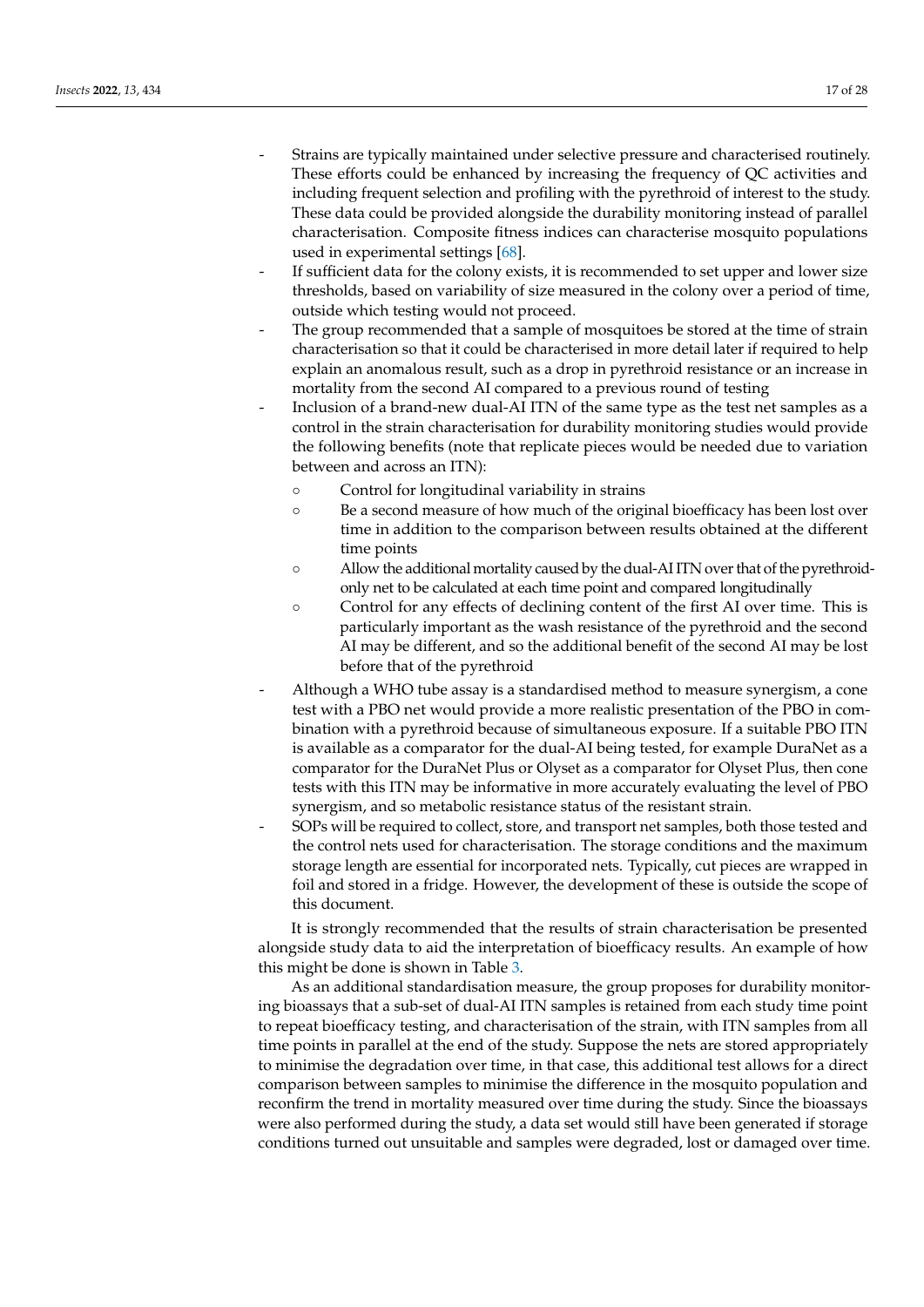<span id="page-17-1"></span>**Table 2.** Some key considerations for maintaining consistent quality of mosquitoes being reared for bioassays and conditions during bioassays, and steps that can be taken to monitor quality of mosquitoes.

| <b>Parameters to Standardise When</b>                                                                                                                                                                                                                             | <b>Suggested Quality Control</b>                                                                                                                                                                                                                                                                                                                                                                                                                                                | <b>Parameters to Standardise</b>                                                                                                                                                                                                                                                      |
|-------------------------------------------------------------------------------------------------------------------------------------------------------------------------------------------------------------------------------------------------------------------|---------------------------------------------------------------------------------------------------------------------------------------------------------------------------------------------------------------------------------------------------------------------------------------------------------------------------------------------------------------------------------------------------------------------------------------------------------------------------------|---------------------------------------------------------------------------------------------------------------------------------------------------------------------------------------------------------------------------------------------------------------------------------------|
| <b>Rearing Mosquitoes</b>                                                                                                                                                                                                                                         | Processes in Mosquito Rearing                                                                                                                                                                                                                                                                                                                                                                                                                                                   | <b>When Performing Bioassays</b>                                                                                                                                                                                                                                                      |
| Temperature<br>Relative humidity (RH)<br>$\bullet$<br>Controlled light/dark cycle<br>1 h 'dawn' and 'dusk'<br>Larval density and<br>$\bullet$<br>feeding regime<br>Adult density in cages<br>$\bullet$<br>Non-limiting access to a<br>$\bullet$<br>sugar solution | Follow detailed rearing SOP<br>Routine monitoring of some fitness<br>$\bullet$<br>indicator/ $s1$ to follow colony health<br>and rearing quality<br>Regular selection with at least<br>$\bullet$<br>one insecticide<br>Periodic profiling of<br>$\bullet$<br>resistance phenotype<br>Maintain staff training records on SOPs<br>$\bullet$<br>covering rearing and quality control<br>Equipment maintenance and calibration<br>$\bullet$<br>Keep a record of deviations from SOP | Temperature<br>Relative humidity (RH)<br>Time of day $2$<br>Feeding status (sugar, water, blood)<br>Age of mosquito<br>Measure a fitness indicator in<br>$\bullet$<br>testing cohort<br>Maintain staff training records on<br>SOPs covering testing, data<br>handling, archiving etc. |

<span id="page-17-0"></span><sup>1</sup> In decreasing order of preference): composite fitness indices, wing morphometrics [\[69\]](#page-27-6), wing length, dry weight, wet weight; <sup>2</sup> Mosquitoes may be reared on an adjusted light cycle to accommodate testing at a specific point in their circadian rhythm within working hours.



**Figure 1.** Overview of protocol for characterisation of a pyrethroid resistant strain for use in testing the bioefficacy of a dual-AI ITN, developed by consensus of a group of key stakeholders. Where bioefficacy of a dual-AI ITN, developed by consensus of a group of key stakeholders. Where delayed mortality (scored after more than 24 h) is the endpoint of interest for the second AI, mortality should mortality should be scored at this later time point for all elements of the characterisation; mortality be scored at this later time point for all elements of the characterisation; mortality may also be scored at 24 h. **Figure 1.** Overview of protocol for characterisation of a pyrethroid resistant strain for use in testing the

An alternative to the retention and repeat testing of nets at the end of the study may be possible and has some advantages as an additional standardisation step. At each time point during a durability monitoring study, a sample of nets is collected from the field for destructive sampling (i.e., bioassay) and replaced with new nets of the same brand to prevent the household from being left unprotected. At the end of the study, a sample of these replacement nets could be collected alongside the nets being sampled for the final time point, and bioassays performed on all nets in parallel. In this way, nets of all ages could be tested side by side for a more direct comparison, with the same characterised strain of mosquitoes [\[56\]](#page-26-18). This approach avoids the risk of degradation of nets collected at each timepoint and held until the end of the study for parallel repeat study. Since the bioassays were also performed during the study, a data set would still still still still still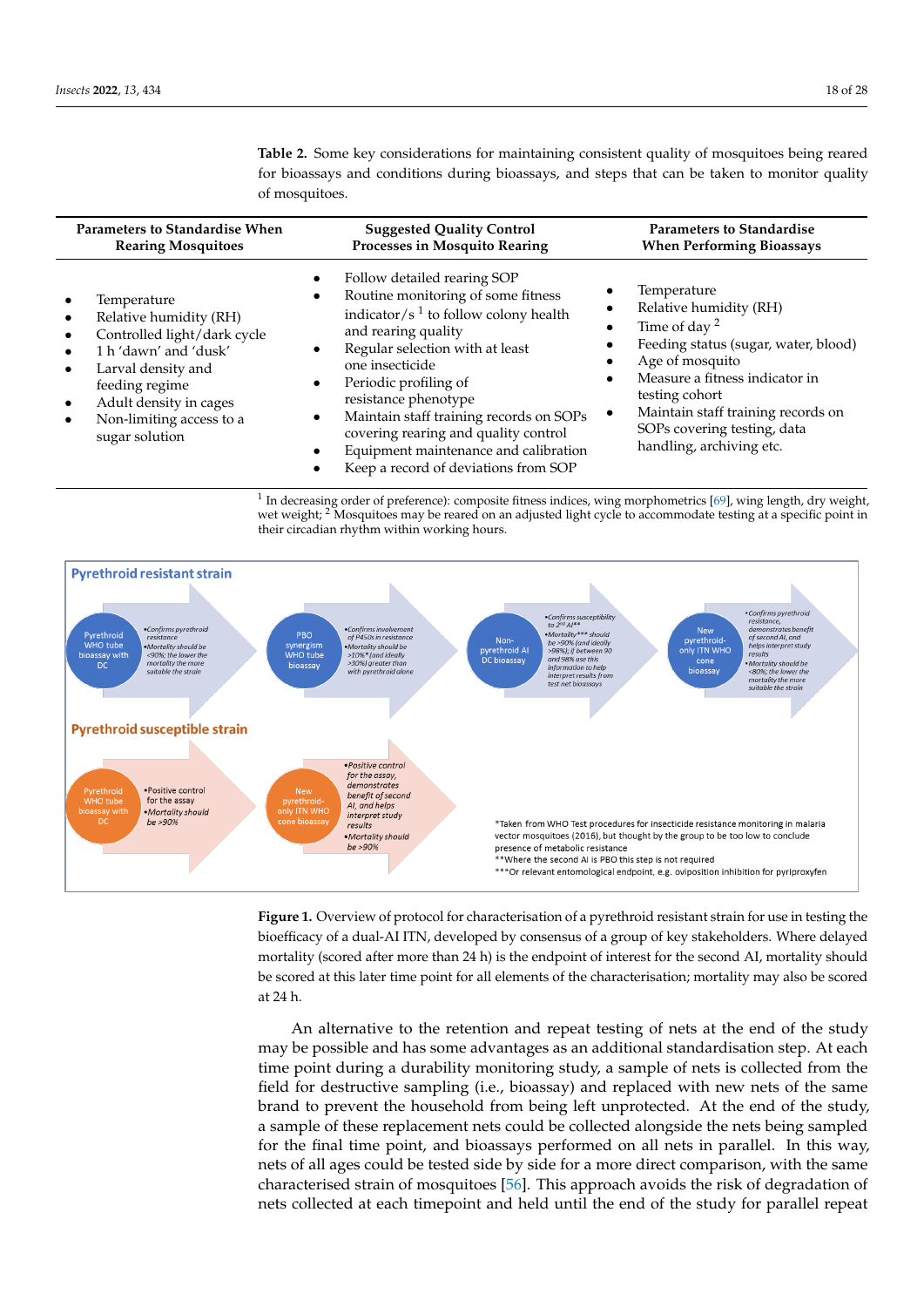testing. A more complicated study design is required, and additional nets would have to be distributed to ensure sufficient nets remained at 36 months, since nets get discarded as they wear out. In carefully conducted research studies that employ unique labelling of individual nets, it should be possible if additional cost could be supported but not feasible for programmatic evaluations.

<span id="page-18-0"></span>Table 3. Characteristics of a pyrethroid resistant and susceptible mosquito strain used for bioefficacy monitoring of dual-AI nets (an example is a strain used to monitor Interceptor G2, chlorfenapyr + alpha-cypermethrin ITN). Recommended format for presenting the results of strain characterisation should be provided alongside bioefficacy testing with dual-AI ITNs.

| Pyrethroid Resistant Mosquito Strain: Tiassalé 13                                    |                  |  |  |  |  |
|--------------------------------------------------------------------------------------|------------------|--|--|--|--|
| Species: An. gambiae s.l.                                                            |                  |  |  |  |  |
| % Mortality (24 h) in WHO tube bioassay with alpha cypermethrin (0.03%)              | $54\% (n = 94)$  |  |  |  |  |
| % Mortality (24 h) in WHO tube bioassay with alpha cypermethrin $(0.03%) + PBO (4%)$ | $92\% (n = 96)$  |  |  |  |  |
| % Mortality (72 h) in WHO bottle bioassay with chlorfenapyr (100 ug/bottle)          | $100\% (n = 97)$ |  |  |  |  |
| % Mortality (24 h) in cone test with new pyrethroid-only ITN (Interceptor)           | $70\% (n = 106)$ |  |  |  |  |
| Pyrethroid susceptible mosquito strain: Kisumu                                       |                  |  |  |  |  |
| Species: An. gambiae s.l.                                                            |                  |  |  |  |  |
| % Mortality (24 h) in WHO tube bioassay with alpha cypermethrin (0.03%)              | $100\% (n = 90)$ |  |  |  |  |
| % Mortality (24 h) in cone test with new pyrethroid-only ITN (Interceptor)           | $95\% (n = 103)$ |  |  |  |  |
| NB. All results Abbot's corrected where control mortality was between 5 and 20%      |                  |  |  |  |  |

# *3.3. Considerations and Points of Discussion in Deciding on the Final Protocol*

## 3.3.1. Sample Size

When producing data to characterise a mosquito strain, the more mosquitoes tested, the more robust the result, achieved by increasing the number of replicate assays (cones, tubes or bottles). Given the inherent level of variability in the bioassays proposed, it would be desirable to recommend a minimum number of replicates on which a result should be based. The protocol proposed here uses the WHO test procedures for resistance monitoring [\[42\]](#page-26-4) as a baseline measure of how many replicates are required for each assay, but as more data are produced using this protocol, more robust power calculations, or the application of modelling, can be used to refine the recommendation. However, if  $F_1$  mosquitoes are used for testing upward-adjustment of sample sizes might be considered because of greater inherent variability compared to (inbred) laboratory strains [\[40\]](#page-26-2), and is essential if species mixtures are expected.

# 3.3.2. Controlled Conditions during Characterisation of Strains

As with bioefficacy testing generally, it is necessary to control the climatic conditions during the strain characterisation bioassays. At minimum, the temperature, relative humidity, and time of day should be recorded and closely monitored in case of electricity cuts or other fluctuations. A reporting checklist would be helpful to encourage accurate reporting, whether the SOP is followed thoroughly or whether deviations have occurred for whatever reason. This will aid downstream interpretation of the results, and if temperature or humidity variation is implicated in production of apparently aberrant results, repetition of tests that were conducted out of specified ranges is advisable. Additionally, depending on the nature of the second AI, the time of day the bioassays, both strain characterisation and durability, testing are conducted might be critical [\[26](#page-25-11)[,70–](#page-27-7)[72\]](#page-27-8); for example, in evaluating a dual-AI ITN containing chlorfenapyr [\[25\]](#page-25-10). Some key parameters to consider standardising when performing bioassays with mosquitoes are suggested in Table [2.](#page-17-1)

## 3.3.3. The Approach Selected Must Be Applicable in Most or All Test Facilities

Proposed protocols must be practical, affordable, safe, and accessible in strain availability and facilities to maintain and characterise mosquitoes. The more criteria for suitable strains in place (multiple resistance mechanisms, resistance levels, characterisation methods), the more difficult it might be for test facilities to meet these criteria.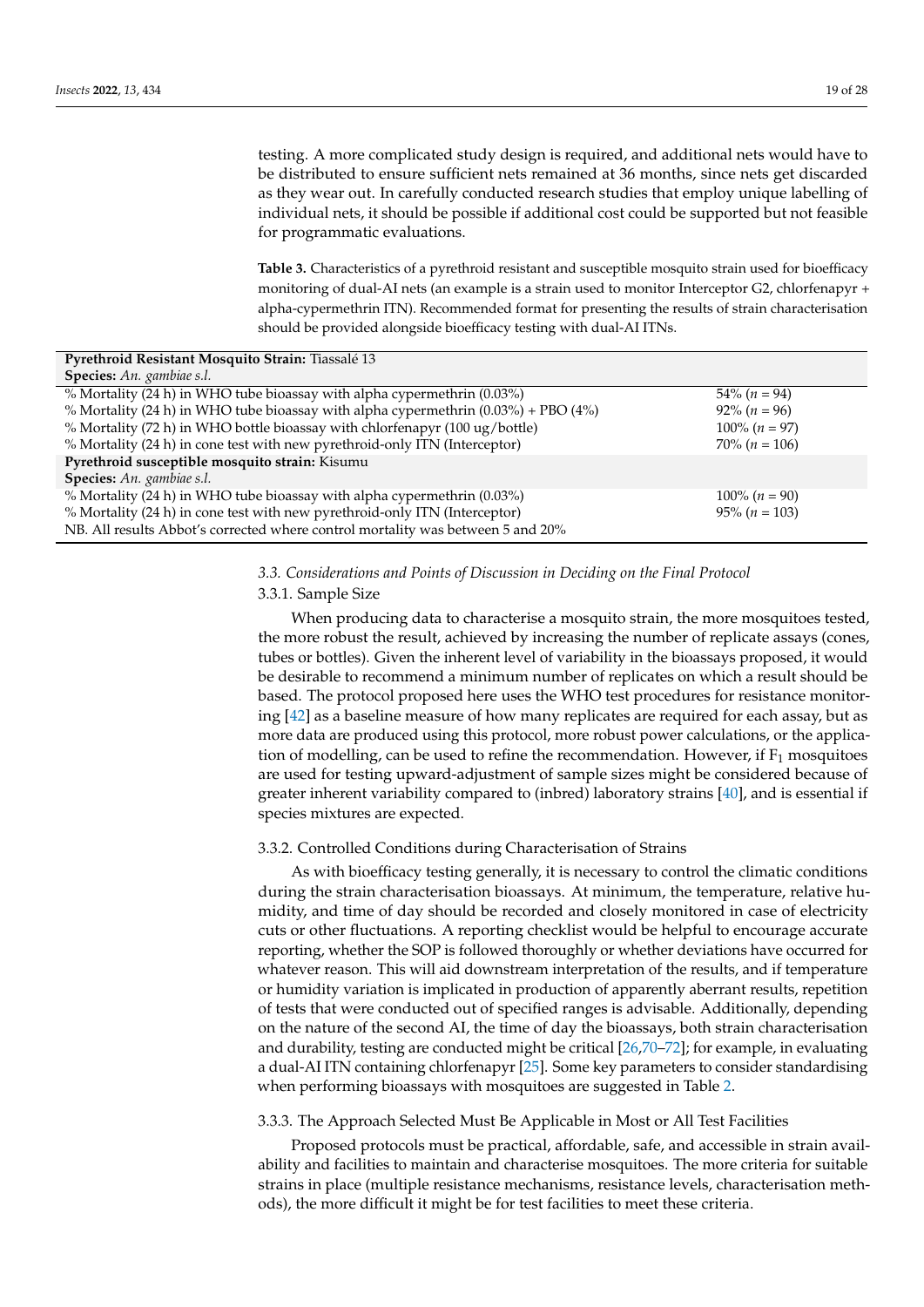## *3.4. Deciding on Criteria for a Suitable Resistant Strain*

The group's discussion over what criteria to set for a resistant strain was an attempt to strike a balance between a desire to characterise the strain in the greatest possible detail, to allow the best interpretation of data and comparison between data sets, and the pragmatic considerations of how much additional resource burden could be borne by programmes evaluating the dual-AI ITNs. The final criteria agreed by the group is highlighted in the protocol overview in Figure [1.](#page-17-0)

There was an agreement to recommend using a single well characterised strain for all testing within a study to remove this as a possible source of variation. ITN efficacy testing may be important to test against resistant strains of all significant *Anopheles* vector species, but this is not critical for durability monitoring. Indeed, the species used for the bioassays need not be a target of the ITN at all. As long as it is validated for the assay, it was sensitive to changes in bioavailable AI and relevant concentrations of the second AI.

There was a preference to use a strain with resistance conferred by multiple mechanisms, to produce the most widely applicable results; however, to confirm the presence of multiple mechanisms is complex and beyond the capacity of many test facilities. Although resistance to the first AI, currently always a pyrethroid, in the dual-AI ITN is the relevant requirement of the mosquito strain, and sufficient susceptibility to the second AI is required, a broader resistance profile might be desirable. It is likely sufficient to demonstrate resistance to the specific pyrethroid in the product under evaluation. Still, there may be a benefit to knowing that multiple resistance mechanisms are acting and using a strain shown to be resistant to pyrethroids in general and other insecticide classes. The consensus was that more information may always be desirable, and would help explain variable results across time or between test facilities. Still, an understanding of the resistance mechanisms present is probably not necessary for the question at hand.

Overexpression of cytochrome P450s appears to be the mechanism most commonly implicated in metabolic resistance and cross-resistance [\[53,](#page-26-15)[56\]](#page-26-18). So, upregulation of P450s would be a desirable minimum criterion in a resistant strain. This could be demonstrated by characterising expression levels of a panel of key enzymes in the resistant strain (as detailed in [\[19\]](#page-25-5)), and the potential for cross-resistance with the second AI of interest could be predicted with the use of P450 screens [\[54\]](#page-26-16). To adequately describe a strain's metabolic resistance risk, the most relevant molecular markers would need to be identified, along with the P450s most important in conferring resistance to the first AI, and then acceptability criteria based on fold-increase in expression relative to a susceptible strain would have to be established. This is challenging, however, and a strain showing a broad overexpression profile, including at least some known key enzymes (with proven insecticide metabolic capacity), may be more realistic. The interaction of P450s with the second AI would ideally be characterised as well. These analytical methods are specialised and relatively expensive, but regional reference laboratories may support programmes in analysing mosquito strains for this purpose. Given restricted resources, a programme could set out to molecularlycharacterise the key strain, or strains, used for bioefficacy testing in durability monitoring at least at the start of the study. However, P450 expression levels are likely to change over time, particularly under selective pressure usually applied to laboratory-maintained resistant strains, so repeated analysis, perhaps of a reduced set of key markers or enzymes identified during initial characterisation, is desirable.

Given the costs associated with a more sophisticated analysis of resistance mechanisms, a pragmatic alternative is to demonstrate the involvement of metabolic resistance (primarily attributable to P450 enzyme activity) in the selected strain using a PBO synergism assay. Demonstrating that mortality is increased by PBO pre-exposure followed by a pyrethroid exposure relative to a pyrethroid alone may be sufficient to demonstrate the presence of P450-mediated resistance. This could be done with a WHO tube assay [\[42\]](#page-26-4) or exposure to a locally relevant pyrethroid-PBO ITN, which would give useful efficacy data relevant to the local setting. Moving away from the standard protocol would make comparing facilities more challenging, though the standard synergism assay may not always be very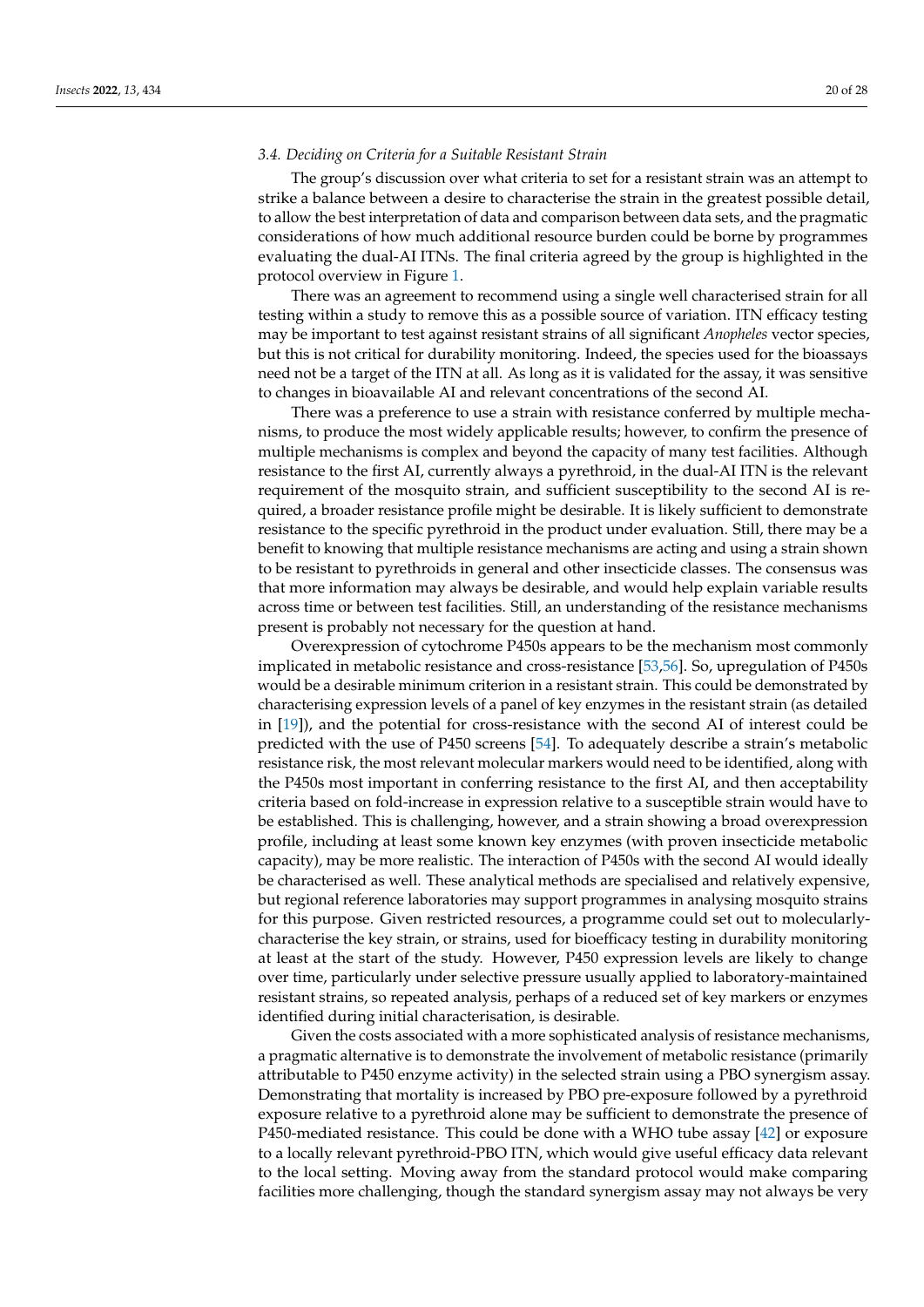informative [\[40\]](#page-26-2). Testing with other synergists might be informative, as might testing the effect of PBO pre-exposure followed by exposure to the second AI. Still, standard methods have not yet been established [\[41\]](#page-26-3).

The most pragmatic way to determine that a strain is suitable for monitoring the durability of the second AI in a dual-AI ITN is to confirm its resistance to the first AI, and ensure that it meets the acceptable criteria of mortality in a standard bioassay. This can be done through WHO tube bioassays using  $1 \times$ ,  $5 \times$  and  $10 \times DCs$  and selecting strains that are, for example, at least moderately resistant  $(<,90\%$  mortality at  $5\times$  DC) according to WHO definitions [\[42\]](#page-26-4). The resistance level could be determined more precisely using doseresponse experiments to calculate  $LC_{50}$  values and resistance ratios relative to a susceptible comparator strain. If a standard SOP was used, these results could be compared between test facilities. Criteria that a minimum fold-increase in resistance be met before a strain was used for durability monitoring could then be set, though this is a labour-intensive approach, particularly since the  $LC_{50}$  for a susceptible population would ideally be set using multiple susceptible strains in a multi-centre study, to overcome the noise that is inherent in this approach. There may not be a need for strict resistance criteria since durability monitoring simply needs to detect a change in bioefficacy over time. However, a sufficient proportion of the exposed mosquitoes must survive exposure to the first AI to allow detection of an effect of the second AI.

It is important to measure the susceptibility of the resistant strain to the second AI in the product under evaluation in the absence of the first AI as part of strain characterisation. Even where an insecticide has previously not been used for mosquito control, resistance may have emerged as a result of agricultural use [\[2\]](#page-24-1). There is also the potential of crossresistance to an insecticide with a different mode of action in mosquitoes resistant to pyrethroids, possibly through more general mechanisms that increase metabolism or reduce penetration. For example, the same metabolic enzymes appear to target pyrethroids and pyriproxyfen [\[56,](#page-26-18)[57,](#page-26-19)[73\]](#page-27-9). Programmes measuring the efficacy of a new vector control product should monitor the target population for emerging resistance. Still, it is also desirable to show that the resistant strain used to test the durability of the second AI does not already have a level of cross-resistance to it and that such resistance does not develop during the study. For PBO products this can be established during characterisation of pyrethroid resistance, as described above, and where the WHO recommends a DC and suitable methodology, this can be built into the strain characterisation [\[42\]](#page-26-4). Where such a method is not available for the second AI, cross-resistance may be predicted through molecular analysis [\[54\]](#page-26-16), but this would normally need to be the subject of substantial additional investigation.

It is possible that the methodology selected for the bioefficacy component of durability monitoring could affect the criteria for a suitable resistant strain. For example, the cone test and tunnel test are very different modes of exposure and environments in which mosquitoes encounter a net sample for different exposure times and a strain that is not killed by the pyrethroid in an ITN in a cone test may be killed in a tunnel test. Where a non-standard methodology is used to measure bioefficacy, it is recommended that data from the baseline bioassays with a selected resistant strain be reviewed along with the data from the strain characterisation exercise to confirm that the strain and standard bioassays are suitable for that specific study.

## *3.5. Cost Implications of Adding Strain Characterisation to a Study*

The development of this characterisation protocol seeks to outline an optimum method to characterise and standardise resistant strains for use in bioefficacy testing of dual-AI ITNs. These efforts are required to produce robust and reliable data, but additional funds will be needed to support the additional testing. Following the SOP detailed in Supplementary Information would add a workload consisting of six WHO tube assays with a pyrethroid, six WHO tube assays for the synergist experiment, six DC assays for the second AI and five cone tests with a brand new pyrethroid-only ITN with the resistant strain, plus two WHO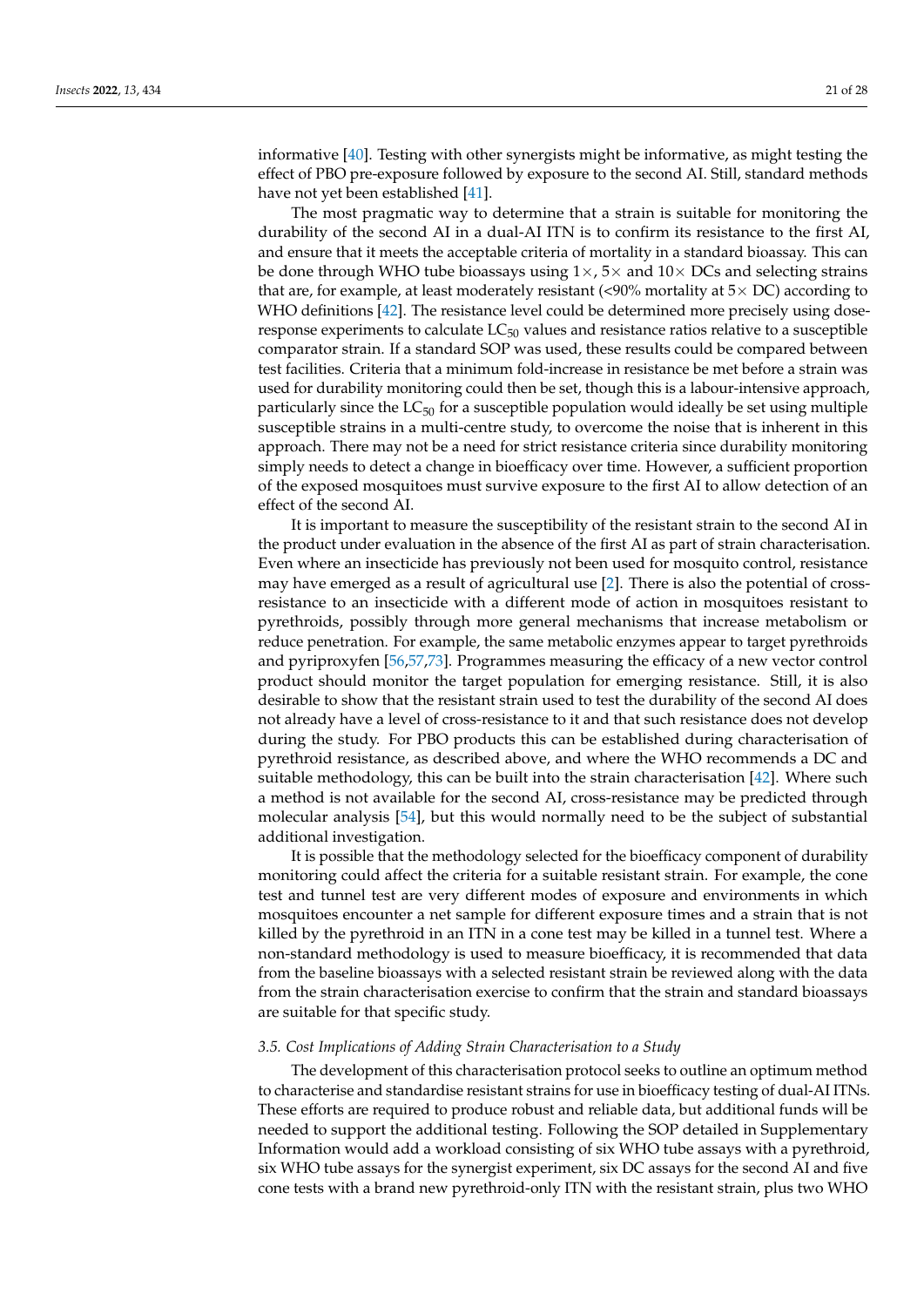tube assays with a pyrethroid and five cone tests with a brand new pyrethroid-only ITN with a susceptible reference strain, a total of 475 resistant and 75 susceptible mosquitoes. If multiple types of dual-AI ITNs were included in a study, six additional DC bioassays would need to be added for each non-pyrethroid AI in the study, plus additional new dual-AI ITN positive controls, if included. The same mosquitoes can be used for QC and samples stored for later analysis, but these steps will require time commitment and consumables. Wing length analysis requires access to a microscope and image software or graticule, and further molecular analysis of samples may be required.

For a single experiment strain characterisation would be a one-time cost. Still, for a study lasting up to a month, strain characterisation should be completed before the study and repeated at the end of the study. Characterisation should also be repeated for longer studies, to ensure that the resistant strain has not changed in resistance profile and is still suitable, within one month of finishing, and where possible repeated during the study, on every mosquito generation if possible, or as often as practical. If resources were available to include some elements of the characterisation alongside each bioassay session, it would characterise the strain and provide an internal control for any differences between time points arising from changes in rearing, testing conditions, operator differences etc.

This additional cost may be small and easily borne for small scale research or development activities by academic institutes or developers or manufacturers of insecticide-based vector control tools. ITN evaluation and procurement is, however, a very price-sensitive market. Adding additional testing to the durability monitoring protocol will add cost to already expensive trials of new ITNs [\[74\]](#page-27-10). Durability monitoring is largely a donorfunded activity that is already growing in scale due to more complicated bioefficacy testing methodologies for dual-AI ITNs than was required for pyrethroid-only ITNs. The benefits of these additional characterisation steps will need to be accepted by funders, including the potential costs incurred should poor quality durability monitoring results lead to poor decisions on ITN choice. Decisions to procure more expensive ITNs can be made with greater confidence if the durability monitoring data are more robust in demonstrating their residual bioefficacy. Additionally, the scale of additional testing may be relatively insignificant compared to the bioefficacy testing already included in a study. For example, one reported durability study of ITNs in Madagascar required 50,000 mosquitoes to test 400 net samples [\[6\]](#page-24-5). The proposed protocol has been divided into minimum essential and additional desirable steps based on available resources. An exercise to calculating the cost of the characterisation and in scoping the willingness of funders to support may help promote the adoption of this proposed protocol. It is also likely that test facilities will support the minimum essential strain characterisation from multiple funding sources as it is incorporated into their regular facility running costs.

## **4. Discussion**

Resistance to insecticides used to control mosquito vectors of disease is widespread, strengthening and evolving in the face of selection pressure from a limited number of chemistries available for use in public health [\[75\]](#page-27-11). New generations of insecticide-treated nets (ITNs) are now available based on novel mode of action chemistries, and other novel insecticide-based tools are in development to address this challenge. Dual-AI ITNs, including those containing two insecticidal compounds and a single insecticide paired with a synergist, promise greater effectiveness against pyrethroid-resistant mosquitoes. It is intended that the partner AI will have an effective lifespan of three years to match that of the pyrethroids currently in use, so that the new ITNs will fit into the existing campaign framework and contribute to resistance management. The dual-AI ITNs do, however, present a challenge in measuring their bio-efficacy in a laboratory setting, which is required to monitor their effective life through durability monitoring studies. Existing methods designed for ITNs containing only pyrethroids may not be suitable for those containing different modes of action insecticides or synergists. There is a need to test them against pyrethroid-resistant strains to quantify the entomological impact of the second AI.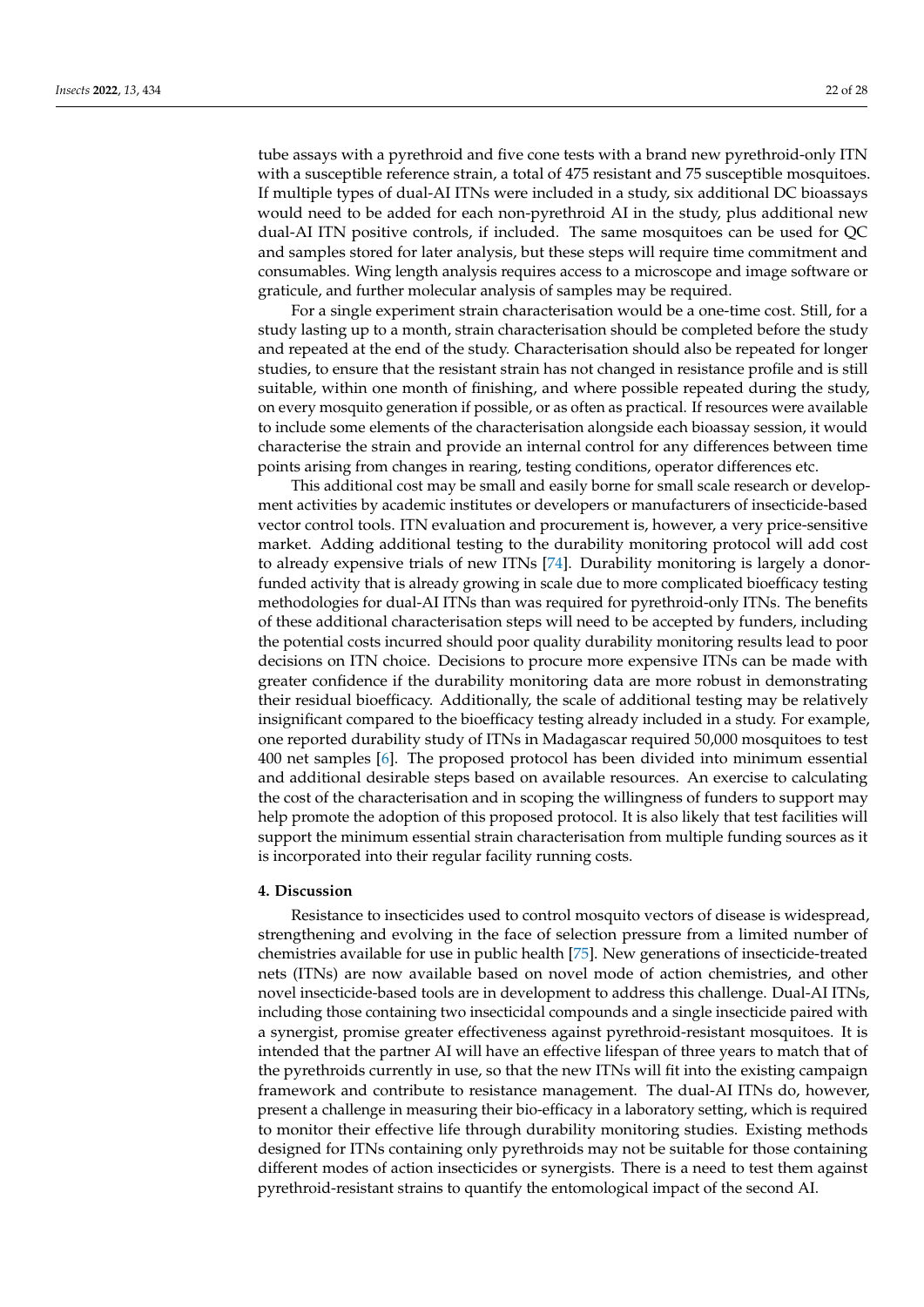Bioassays are an important proxy test for the surface availability of AI, and for demonstrating the efficacy of ITNs in killing mosquitoes under standardised conditions. As our understanding of resistance mechanisms increases, so does the complexity in determining relative contributions and how they affect the bio-efficacy of different chemistries and formulated products. These dynamics may alter with changing parameters, such as surface concentrations of AI declining over the lifespan of an ITN. There is, thus, the potential for the introduction of great variability into the results of bioassays designed for pyrethroid susceptible subjects, when considering the specific characteristics of the pyrethroid-resistant strain used, as well as methodological issues related to the mode of action of the ITN. To help minimise the noise in bioassay results due to these various factors, it is imperative that we clearly define or describe material inputs into these studies. A key aspect of this is to standardise or characterise the mosquito strains being used in these assays as far as possible, to provide interpretable data for analysis and to allow the comparison of results over time, between products and between testing centres. In an operational setting there is inevitably a need to balance improved characterisation or standardisation of inputs with the availability of suitable controls and logistical and financial constraints.

This paper describes a collaborative effort by researchers and implementers interested in insecticide resistance and evaluation of ITNs to agree on an approach to characterise mosquito strains to evaluate dual-AI ITNs and a set of specific criteria for the phenotype a suitable strain should have. Such an approach to method development, while somewhat time-consuming, does allow those implementing these activities to agree on a standardised method. This approach could be applied to other sources of potential variation in vector control efficacy and/or durability studies. For example, current guidelines for monitoring durability of ITNs were developed for pyrethroid-based nets but have been adapted and updated for dual-AI ITNs through a similar consensus approach by Innovation to Impact (I2I) [\[30\]](#page-25-14).

Care was taken in designing a methodology for strain characterisation to ensure a comprehensive, robust approach, feasible in the context of the level of effort needed from those facilities carrying out this work. The standard operating procedure (SOP) decided upon and presented here (Supplementary Information) identifies some key parameters for characterisation, presents criteria for a suitable strain, and provides guidance on the rearing and quality control of the mosquitoes used in testing. Components are separated into those which are critical and those which are desirable and should be included where resources and logistics allow. Although these recommendations may have cost and time implications, these are balanced by promise of greater interpretability of the data produced in notoriously difficult studies to analyse and compare. The SOP will be made freely available through Innovation to Impact (I2I), to be trialled. Future studies with dual-AI ITNs, such as durability monitoring activities currently underway [\[76,](#page-27-12)[77\]](#page-27-13), allow its suitability to be reviewed and the methodology to be refined based on the experience of operators.

The consensus recommendation of the group of experts was to use a laboratory strain of mosquitoes for durability monitoring of dual-AI ITNs, to allow controlled rearing, quality control and characterisation to maintain and monitor the consistency of material over time. Regular and thorough characterisation of laboratory strains used for longitudinal bioefficacy testing is critical to ensure data validity and reliable interpretation of findings. There was some discussion favouring using locally relevant mosquitoes, and a desire to determine the operational significance of strain characterisation of bioefficacy data generated in the laboratory. Although the goal of durability monitoring is separate from efficacy testing, if the latter is a key question, there may be a preference for testing nets against local strains or against multiple recently-colonised resistant strains, which may express different, but locally-relevant, resistance mechanisms and give additional information about how the nets perform in situ. However, durability monitoring aims to determine that over multiple geographical locations ITNs continue to remain physically and biologically active for the duration of their expected lives. This is particularly difficult for dual-AI ITNs that must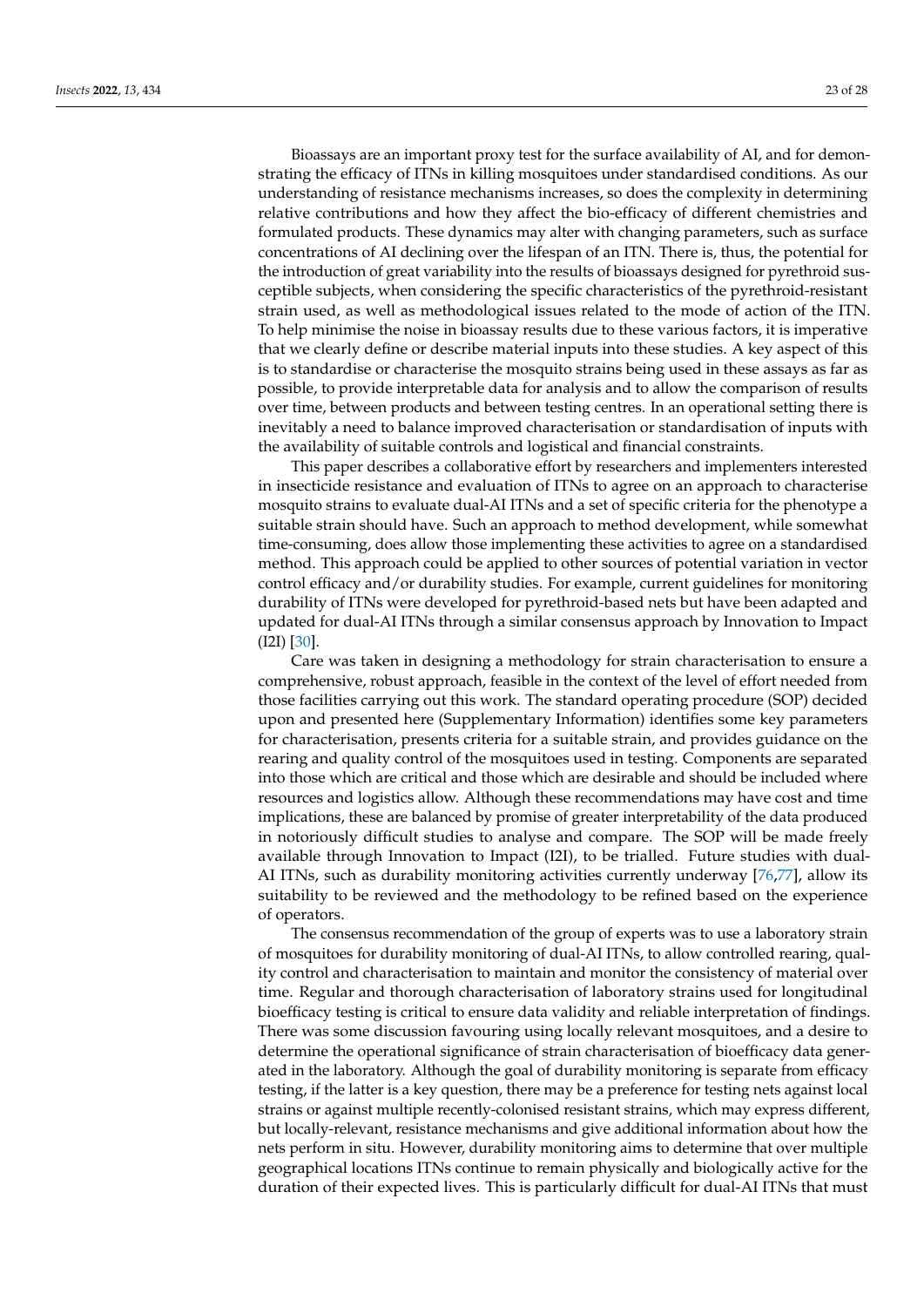be tested against resistant strains to ensure the non-pyrethroid component is still biologically active. For longitudinal experiments, such as durability monitoring or RCT trials, it is appropriate to use a well-characterised and consistent strain of mosquitoes. When a dual-AI ITN is being tested, it is critical to know the pyrethroid resistance phenotype of the mosquitoes being used. Positive control nets are a useful benchmark for interpreting changes in relative bioefficacy of dual-AI ITNs through time against a background of slight fluctuations in resistance phenotype of laboratory test strains.

The scope of this consultative exercise was the efficacy testing of the second AI in a dual-AI ITN combining a pyrethroid with a second insecticide or synergist. The 2022 Product Review Report from the WHO PQT/VCP team on insecticide treated nets formulated with a pyrethroid and either PBO or a second AI [\[78\]](#page-27-14) recommended the development of 'improved guidance regarding the selection of mosquito strains to be used in bioassay and efficacy testing' including characterisation of resistance. The proposed strain characterisation approach addresses this need, and could be used in any situation where a pyrethroid-resistant strain is used in research. The general approach of characterising the biological material used in research and reporting results of the characterisation alongside the experimental data to aid interpretation is recommended as good practice. For example the WHO PQT/VCP Product Review Report [\[78\]](#page-27-14) recommends the characterisation of the local vector population at the sites of experimental hut trials. This method establishes a solid framework that could be used with minor modifications to adapt to ITNs with unique AIs as they develop and become available. For example, specific additional or alternative considerations may apply when characterising a strain used to test ITNs containing two non-pyrethroid AIs. In this case, there will likely not be populations of mosquitoes available that are resistant to either AI. An alternative method would be needed to separate and measure the activity of each AI; for example, based on their differential speed of action. However, the requirements for maximising consistency and characterising the mosquito strain used to test the durability of these nets would be the same. The approach could also be readily adapted for characterisation of strains for evaluation of dual-AI products beyond nets, such as IRS formulations.

The development of this consensus methodology is part of a wider effort spearheaded by I2I to identify and address sources of variability in entomological data related to vector control product evaluation. To produce robust data, consistent across time and between operators, and to interpret results in a meaningful way, it is important to standardise or characterise material inputs into studies. The proposed method for characterising pyrethroid-resistant mosquitoes is the first of what is hoped to be a collection of supporting SOPs generated by, and made available to, the vector control community to help improve the generation and interpretation of entomological data for decision making.

## **5. Conclusions**

To meaningfully interpret the results from bioassays and compare results between experiments it is important to maintain maximum possible consistency by standardising or characterising experimental conditions and inputs. When testing vector control tools, the target insect is a critical input. This work developed a method to characterise the resistance phenotype of pyrethroid-resistant mosquitoes used for bioefficacy testing of dual-AI ITNs. Adoption of this pragmatic yet informative approach will help in the interpretation of data from durability monitoring studies of these new net types. The approach can be adapted to characterise mosquitoes in other research involving biological materials where characterisation will help to generate consistent data which is more readily interpreted and compared, or where insecticide-treated materials are being used experimentally.

**Supplementary Materials:** The following are available online at [https://www.mdpi.com/article/](https://www.mdpi.com/article/10.3390/insects13050434/s1) [10.3390/insects13050434/s1:](https://www.mdpi.com/article/10.3390/insects13050434/s1) I2I-SOP-004: Strain characterisation of resistant mosquitoes for monitoring bioefficacy in ITNs treated with two active ingredients (Dual-AI ITNs) [\[79](#page-27-15)[–81\]](#page-27-16).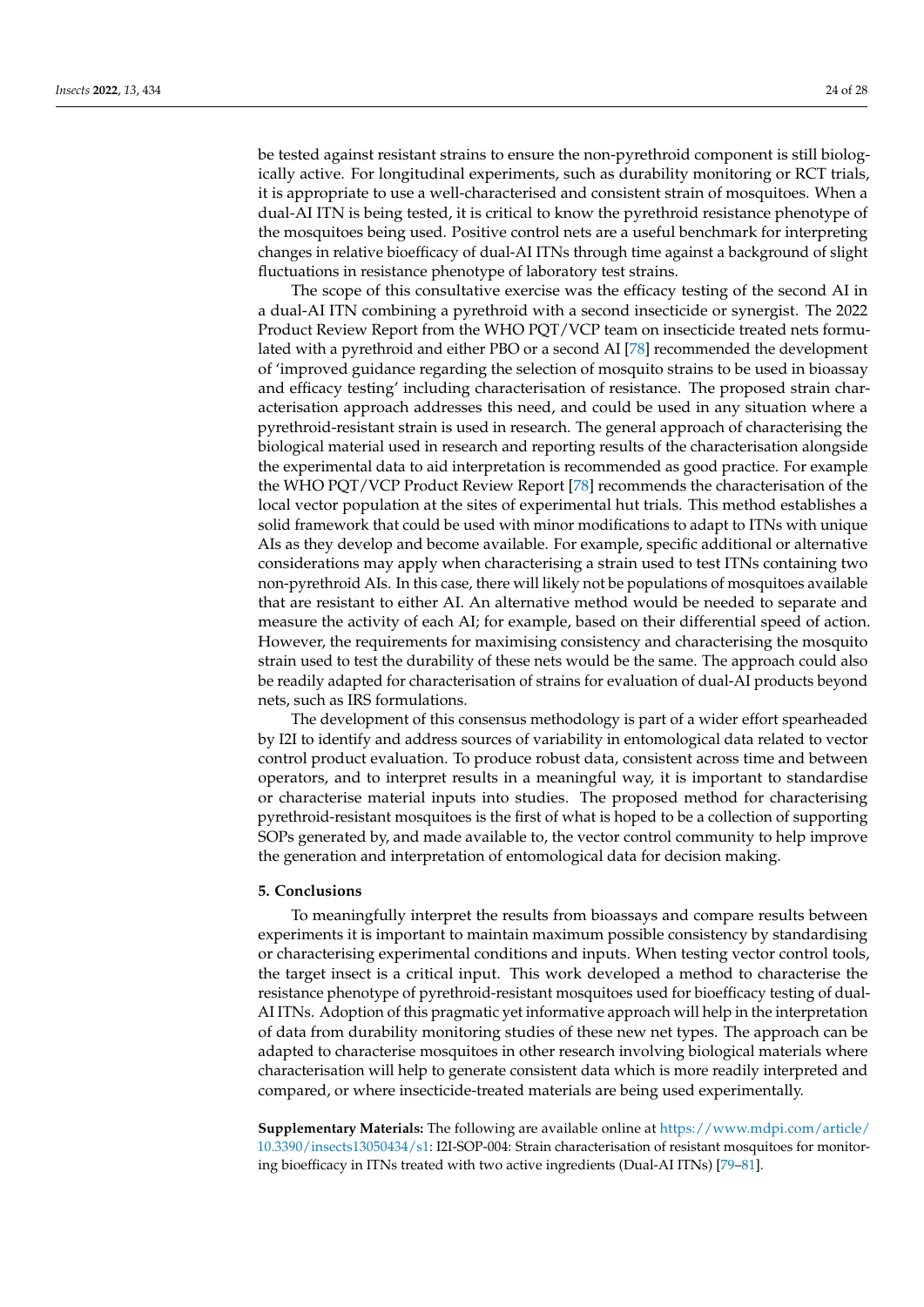**Author Contributions:** Conceptualisation, R.S.L. and A.S.; methodology, R.S.L. and A.S.; Investigation— R.S.L., J.S.A., S.A., E.C., C.F., J.E.G., J.H., D.I., S.R.I., W.K., N.L., H.D.M., L.A.M., S.M., C.N., R.O., N.P., H.R., G.S., J.W., D.W., S.Z. and A.S.; writing—original draft preparation—R.S.L.; writing—review and editing—R.S.L., J.S.A., S.A., E.C., C.F., J.E.G., J.H., D.I., S.R.I., W.K., N.L., H.D.M., L.A.M., S.M., C.N., R.O., N.P., H.R., G.S., J.W., D.W., S.Z. and A.S.; visualisation, R.S.L. and N.L.; funding acquisition, A.S. All authors have read and agreed to the published version of the manuscript.

**Funding:** This research was funded by the Bill & Melinda Gates Foundation, grant number INV-004350, through Innovation to Impact (I2I) at the Liverpool School of Tropical Medicine. S.I., D.I., J.A. were funded by the U.S. President's Malaria Initiative.

**Institutional Review Board Statement:** Not applicable.

**Informed Consent Statement:** Not applicable.

**Data Availability Statement:** Not applicable.

**Conflicts of Interest:** The authors declare no conflict of interest.

**Disclaimer:** The findings and conclusions in this report are those of the author(s) and do not necessarily represent the official position of the U.S. Centers for Disease Control and Prevention or the Department of Health and Human Services, or the U.S. Agency for International Development. Use of trade names is for identification only and does not imply endorsement by the Centers for Disease Control and Prevention, the Public Health Service, or the U.S. Department of Health and Human Services, or the U.S. Agency for International Development.

# **References**

- <span id="page-24-0"></span>1. WHO. *World Malaria Report 2019*; World Health Organization: Geneva, Switzerland, 2019; ISBN 9789241565721.
- <span id="page-24-1"></span>2. Hemingway, J.; Ranson, H.; Magill, A.; Kolaczinski, J.; Fornadel, C.; Gimnig, J.; Coetzee, M.; Simard, F.; Roch, D.K.; Hinzoumbe, C.K.; et al. Averting a malaria disaster: Will insecticide resistance derail malaria control? *Lancet* **2016**, *387*, 1785–1788. [\[CrossRef\]](http://doi.org/10.1016/S0140-6736(15)00417-1)
- <span id="page-24-2"></span>3. WHO List of WHO Prequalified Vector Control Products. 2020. Available online: [https://extranet.who.int/pqweb/vector](https://extranet.who.int/pqweb/vector-control-products/prequalified-product-list)[control-products/prequalified-product-list](https://extranet.who.int/pqweb/vector-control-products/prequalified-product-list) (accessed on 29 March 2022).
- <span id="page-24-3"></span>4. Tiono, A.B.; Ouédraogo, A.; Ouattara, D.; Bougouma, E.C.; Coulibaly, S.; Diarra, A.; Faragher, B.; Guelbeogo, M.W.; Grisales, N.; Ouédraogo, I.N.; et al. Efficacy of Olyset Duo, a bednet containing pyriproxyfen and permethrin, versus a permethrin-only net against clinical malaria in an area with highly pyrethroid-resistant vectors in rural Burkina Faso: A cluster-randomised controlled trial. *Lancet* **2018**, *392*, 569–580. [\[CrossRef\]](http://doi.org/10.1016/S0140-6736(18)31711-2)
- <span id="page-24-4"></span>5. Tiono, A.B.; Pinder, M.; N'Fale, S.; Faragher, B.; Smith, T.; Silkey, M.; Ranson, H.; Lindsay, S.W. The AvecNet Trial to assess whether addition of pyriproxyfen, an insect juvenile hormone mimic, to long-lasting insecticidal mosquito nets provides additional protection against clinical malaria over current best practice in an area with pyrethroid-resist. *Trials* **2015**, *16*, 113. [\[CrossRef\]](http://doi.org/10.1186/s13063-015-0606-4) [\[PubMed\]](http://www.ncbi.nlm.nih.gov/pubmed/25873089)
- <span id="page-24-5"></span>6. Randriamaherijaona, S.; Raharinjatovo, J.; Boyer, S. Durability monitoring of long-lasting insecticidal (mosquito) nets (LLINs) in Madagascar: Physical integrity and insecticidal activity. *Parasites Vectors* **2017**, *10*, 564. [\[CrossRef\]](http://doi.org/10.1186/s13071-017-2419-7)
- <span id="page-24-6"></span>7. Briet, O.; Koenker, H.; Norris, L.; Wiegand, R.; Vanden Eng, J.; Thackeray, A.; Williamson, J.; Gimnig, J.E.; Fortes, F.; Akogbeto, M.; et al. Attrition, physical integrity and insecticidal activity of long-lasting insecticidal nets in sub-Saharan Africa and modelling of their impact on vectorial capacity. *Malar. J.* **2020**, *19*, 310. [\[CrossRef\]](http://doi.org/10.1186/s12936-020-03383-6)
- <span id="page-24-7"></span>8. World Health Organization. *Data Requirements and Protocol for Determining Non-Inferiority of Insecticide-Treated Net and Indoor Residual Spraying Products Within an Established WHO Policy Class*; World Health Organization: Geneva, Switzerland, 2018; 18p.
- <span id="page-24-8"></span>9. World Health Organization. *Guidelines for Monitoring the Durability of Long-Lasting Insecticidal Mosquito Nets under Operational Conditions*; World Health Organization: Geneva, Switzerland, 2011; 44p.
- <span id="page-24-9"></span>10. World Health Organization. Third Meeting of the Vector Control Advisory Group, Geneva, Switzerland 12–14 November 2014. 2015. Available online: <https://apps.who.int/iris/handle/10665/162861> (accessed on 29 March 2022).
- <span id="page-24-10"></span>11. David, J.P.; Ismail, H.M.; Chandor-Proust, A.; Paine, M.J.I. Role of cytochrome P450s in insecticide resistance: Impact on the control of mosquito-borne diseases and use of insecticides on earth. *Philos. Trans. R. Soc. B Biol. Sci.* **2013**, *6*, 1612. [\[CrossRef\]](http://doi.org/10.1098/rstb.2012.0429)
- <span id="page-24-11"></span>12. Riveron, J.M.; Yunta, C.; Ibrahim, S.S.; Djouaka, R.; Irving, H.; Menze, B.D.; Ismail, H.M.; Hemingway, J.; Ranson, H.; Albert, A.; et al. A single mutation in the GSTe2 gene allows tracking of metabolically based insecticide resistance in a major malaria vector. *Genome Biol.* **2014**, *15*, R27. [\[CrossRef\]](http://doi.org/10.1186/gb-2014-15-2-r27)
- <span id="page-24-12"></span>13. Ingham, V.A.; Anthousi, A.; Douris, V.; Harding, N.J.; Lycett, G.; Morris, M.; Vontas, J.; Ranson, H. A sensory appendage protein protects malaria vectors from pyrethroids. *Nature* **2020**, *577*, 376–380. [\[CrossRef\]](http://doi.org/10.1038/s41586-019-1864-1)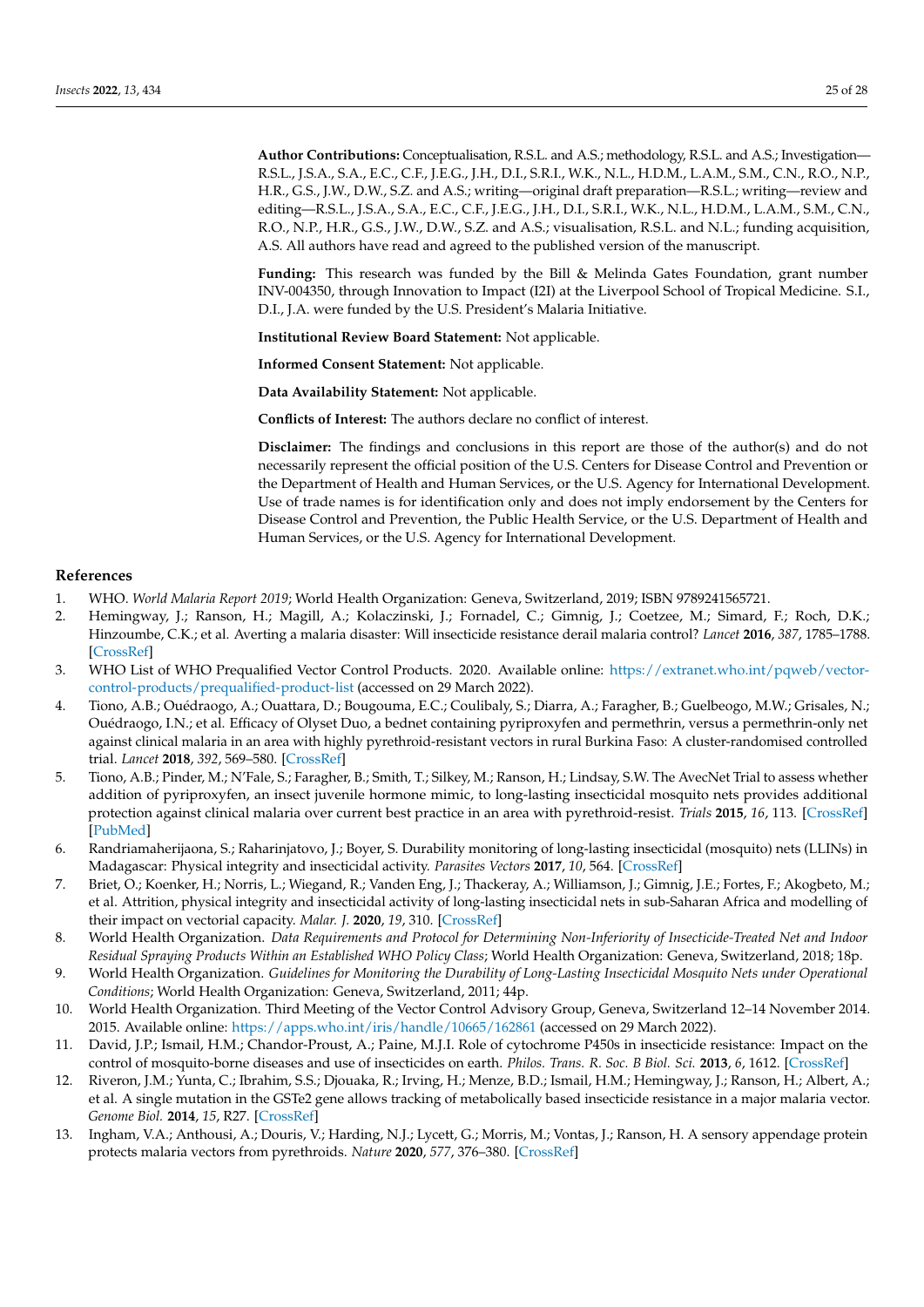- <span id="page-25-0"></span>14. Messenger, L.A.; Impoinvil, L.M.; Derilus, D.; Yewhalaw, D.; Irish, S.; Lenhart, A. A whole transcriptomic approach reveals novel mechanisms of organophosphate and pyrethroid resistance in *Anopheles arabiensis* from Ethiopia. *Insect Biochem. Mol. Bio.* **2021**, *139*, 103655. [\[CrossRef\]](http://doi.org/10.1016/j.ibmb.2021.103655)
- <span id="page-25-1"></span>15. Isaacs, A.T.; Mawejje, H.D.; Tomlinson, S.; Rigden, D.J.; Donnelly, M.J. Genome-wide transcriptional analyses in Anopheles mosquitoes reveal an unexpected association between salivary gland gene expression and insecticide resistance. *BMC Genom.* **2018**, *19*, 225. [\[CrossRef\]](http://doi.org/10.1186/s12864-018-4605-1)
- <span id="page-25-2"></span>16. Balabanidou, V.; Kefi, M.; Aivaliotis, M.; Koidou, V.; Girotti, J.R.; Mijailovsky, S.J.; Patricia Juárez, M.; Papadogiorgaki, E.; Chalepakis, G.; Kampouraki, A.; et al. Mosquitoes cloak their legs to resist insecticides. *Proc. R. Soc. B Biol. Sci.* **2019**, *286*, 20191091. [\[CrossRef\]](http://doi.org/10.1098/rspb.2019.1091) [\[PubMed\]](http://www.ncbi.nlm.nih.gov/pubmed/31311476)
- <span id="page-25-3"></span>17. Balabanidou, V.; Kampouraki, A.; Maclean, M.; Blomquist, G.J.; Tittiger, C.; Juárez, M.P.; Mijailovsky, S.J.; Chalepakis, G.; Anthousi, A.; Lynd, A.; et al. Cytochrome P450 associated with insecticide resistance catalyzes cuticular hydrocarbon production in *Anopheles gambiae*. *Proc. Natl. Acad. Sci. USA* **2016**, *113*, 9268–9273. [\[CrossRef\]](http://doi.org/10.1073/pnas.1608295113) [\[PubMed\]](http://www.ncbi.nlm.nih.gov/pubmed/27439866)
- <span id="page-25-4"></span>18. Ross, P.A.; Endersby-Harshman, N.M.; Hoffmann, A.A. A comprehensive assessment of inbreeding and laboratory adaptation in *Aedes aegypti* mosquitoes. *Evol. Appl.* **2019**, *12*, 572–586. [\[CrossRef\]](http://doi.org/10.1111/eva.12740) [\[PubMed\]](http://www.ncbi.nlm.nih.gov/pubmed/30828375)
- <span id="page-25-5"></span>19. Williams, J.; Flood, L.; Praulins, G.; Ingham, V.A.; Morgan, J.; Lees, R.S.; Ranson, H. Characterisation of Anopheles strains used for laboratory screening of new vector control products. *Parasites Vectors* **2019**, *12*, 522. [\[CrossRef\]](http://doi.org/10.1186/s13071-019-3774-3)
- <span id="page-25-6"></span>20. Grech, M.G.; Sartor, P.D.; Almirón, W.R.; Ludueña-Almeida, F.F. Effect of temperature on life history traits during immature development of *Aedes aegypti* and *Culex quinquefasciatus* (Diptera: Culicidae) from Córdoba city, Argentina. *Acta Trop.* **2015**, *146*, 1–6. [\[CrossRef\]](http://doi.org/10.1016/j.actatropica.2015.02.010)
- 21. Alto, B.W.; Lounibos, L.P.; Mores, C.N.; Reiskind, M.H. Larval competition alters susceptibility of adult Aedes mosquitoes to dengue infection. *Proc. R. Soc. B Biol. Sci.* **2008**, *275*, 463–471. [\[CrossRef\]](http://doi.org/10.1098/rspb.2007.1497)
- <span id="page-25-7"></span>22. Araújo, M.D.S.; Gil, L.H.S.; E-Silva, A.D.A. Larval food quantity affects development time, survival and adult biological traits that influence the vectorial capacity of *Anopheles darlingi* under laboratory conditions. *Malar. J.* **2012**, *11*, 261. [\[CrossRef\]](http://doi.org/10.1186/1475-2875-11-261)
- <span id="page-25-8"></span>23. Chen, S.; Zhang, D.; Augustinos, A.; Doudoumis, V.; Bel Mokhtar, N.; Maiga, H.; Tsiamis, G.; Bourtzis, K. Multiple Factors Determine the Structure of Bacterial Communities Associated with *Aedes albopictus* Under Artificial Rearing Conditions. *Front. Microbiol.* **2020**, *11*. [\[CrossRef\]](http://doi.org/10.3389/fmicb.2020.00605)
- <span id="page-25-9"></span>24. Dada, N.; Sheth, M.; Liebman, K.; Pinto, J.; Lenhart, A. Whole metagenome sequencing reveals links between mosquito microbiota and insecticide resistance in malaria vectors. *Sci. Rep.* **2018**, *8*, 2084. [\[CrossRef\]](http://doi.org/10.1038/s41598-018-20367-4)
- <span id="page-25-10"></span>25. Oxborough, R.M.; N'Guessan, R.; Jones, R.; Kitau, J.; Ngufor, C.; Malone, D.; Mosha, F.W.; Rowland, M.W. The activity of the pyrrole insecticide chlorfenapyr in mosquito bioassay: Towards a more rational testing and screening of non-neurotoxic insecticides for malaria vector control. *Malar. J.* **2015**, *14*, 124. [\[CrossRef\]](http://doi.org/10.1186/s12936-015-0639-x)
- <span id="page-25-11"></span>26. Balmert, N.J.; Rund, S.S.C.; Ghazi, J.P.; Zhou, P.; Duffield, G.E. Time-of-day specific changes in metabolic detoxification and insecticide resistance in the malaria mosquito *Anopheles gambiae*. *J. Insect Physiol.* **2014**, *64*, 30–39. [\[CrossRef\]](http://doi.org/10.1016/j.jinsphys.2014.02.013) [\[PubMed\]](http://www.ncbi.nlm.nih.gov/pubmed/24631684)
- <span id="page-25-12"></span>27. Owusu, H.F.; Chitnis, N.; Müller, P. Insecticide susceptibility of Anopheles mosquitoes changes in response to variations in the larval environment. *Sci. Rep.* **2017**, *7*, 3667. [\[CrossRef\]](http://doi.org/10.1038/s41598-017-03918-z) [\[PubMed\]](http://www.ncbi.nlm.nih.gov/pubmed/28623302)
- <span id="page-25-20"></span>28. Glunt, K.D.; Oliver, S.V.; Hunt, R.H.; Paaijmans, K.P. The impact of temperature on insecticide toxicity against the malaria vectors *Anopheles arabiensis* and *Anopheles funestus*. *Malar. J.* **2018**, *17*, 131. [\[CrossRef\]](http://doi.org/10.1186/s12936-018-2250-4) [\[PubMed\]](http://www.ncbi.nlm.nih.gov/pubmed/29606123)
- <span id="page-25-13"></span>29. Glunt, K.D.; Paaijmans, K.P.; Read, A.F.; Thomas, M.B. Environmental temperatures significantly change the impact of insecticides measured using WHOPES protocols. *Malar. J.* **2014**, *13*, 350. [\[CrossRef\]](http://doi.org/10.1186/1475-2875-13-350) [\[PubMed\]](http://www.ncbi.nlm.nih.gov/pubmed/25187231)
- <span id="page-25-14"></span>30. Lissenden, N.; Armistead, J.S.; Gleave, K.; Irish, S.R.; Martin, J.L.; Messenger, L.A.; Moore, S.J.; Ngufor, C.; Protopopoff, N.; Oxborough, R.; et al. Developing consensus standard operating procedures (SOPs) to evaluate new types of insecticide-treated nets. *Insects* **2022**, *13*, 7. [\[CrossRef\]](http://doi.org/10.3390/insects13010007) [\[PubMed\]](http://www.ncbi.nlm.nih.gov/pubmed/35055850)
- <span id="page-25-15"></span>31. Hawkins, N.J.; Bass, C.; Dixon, A.; Neve, P. The evolutionary origins of pesticide resistance. *Biol. Rev.* **2019**, *94*, 135–155. [\[CrossRef\]](http://doi.org/10.1111/brv.12440) [\[PubMed\]](http://www.ncbi.nlm.nih.gov/pubmed/29971903)
- <span id="page-25-16"></span>32. Charlesworth, D.; Barton, N.H.; Charlesworth, B.; Nh, B.; Charlesworth, B. Darwin review: The sources of adaptive variation. *Proc. R. Soc. B* **2017**, *284*, 201628. [\[CrossRef\]](http://doi.org/10.1098/rspb.2016.2864)
- <span id="page-25-17"></span>33. Arévalo-Cortés, A.; Mejia-Jaramillo, A.M.; Granada, Y.; Coatsworth, H.; Lowenberger, C.; Triana-Chavez, O. The midgut microbiota of colombian aedes aegypti populations with different levels of resistance to the insecticide lambda-cyhalothrin. *Insects* **2020**, *11*, 584. [\[CrossRef\]](http://doi.org/10.3390/insects11090584)
- 34. Barnard, K.; Jeanrenaud, A.C.S.N.; Brooke, B.D.; Oliver, S.V. The contribution of gut bacteria to insecticide resistance and the life histories of the major malaria vector *Anopheles arabiensis* (Diptera: Culicidae). *Sci. Rep.* **2019**, *9*, 9117. [\[CrossRef\]](http://doi.org/10.1038/s41598-019-45499-z)
- 35. Omoke, D.; Kipsum, M.; Otieno, S.; Esalimba, E.; Sheth, M.; Lenhart, A.; Njeru, E.M.; Ochomo, E.; Dada, N. Western Kenyan *Anopheles gambiae* showing intense permethrin resistance harbour distinct microbiota. *Malar. J.* **2021**, *20*, 77. [\[CrossRef\]](http://doi.org/10.1186/s12936-021-03606-4)
- <span id="page-25-18"></span>36. Soltani, A.; Vatandoost, H.; Oshaghi, M.A.; Enayati, A.A.; Chavshin, A.R. The role of midgut symbiotic bacteria in resistance of *Anopheles stephensi* (Diptera: Culicidae) to organophosphate insecticides. *Pathog. Glob. Health* **2017**, *111*, 289–296. [\[CrossRef\]](http://doi.org/10.1080/20477724.2017.1356052) [\[PubMed\]](http://www.ncbi.nlm.nih.gov/pubmed/28745553)
- <span id="page-25-19"></span>37. BEI Resources The Malaria Research and Reference Reagent Resource Center (MR4). Available online: [https://www.beiresources.](https://www.beiresources.org/Catalog/VectorResources.aspx) [org/Catalog/VectorResources.aspx](https://www.beiresources.org/Catalog/VectorResources.aspx) (accessed on 3 June 2021).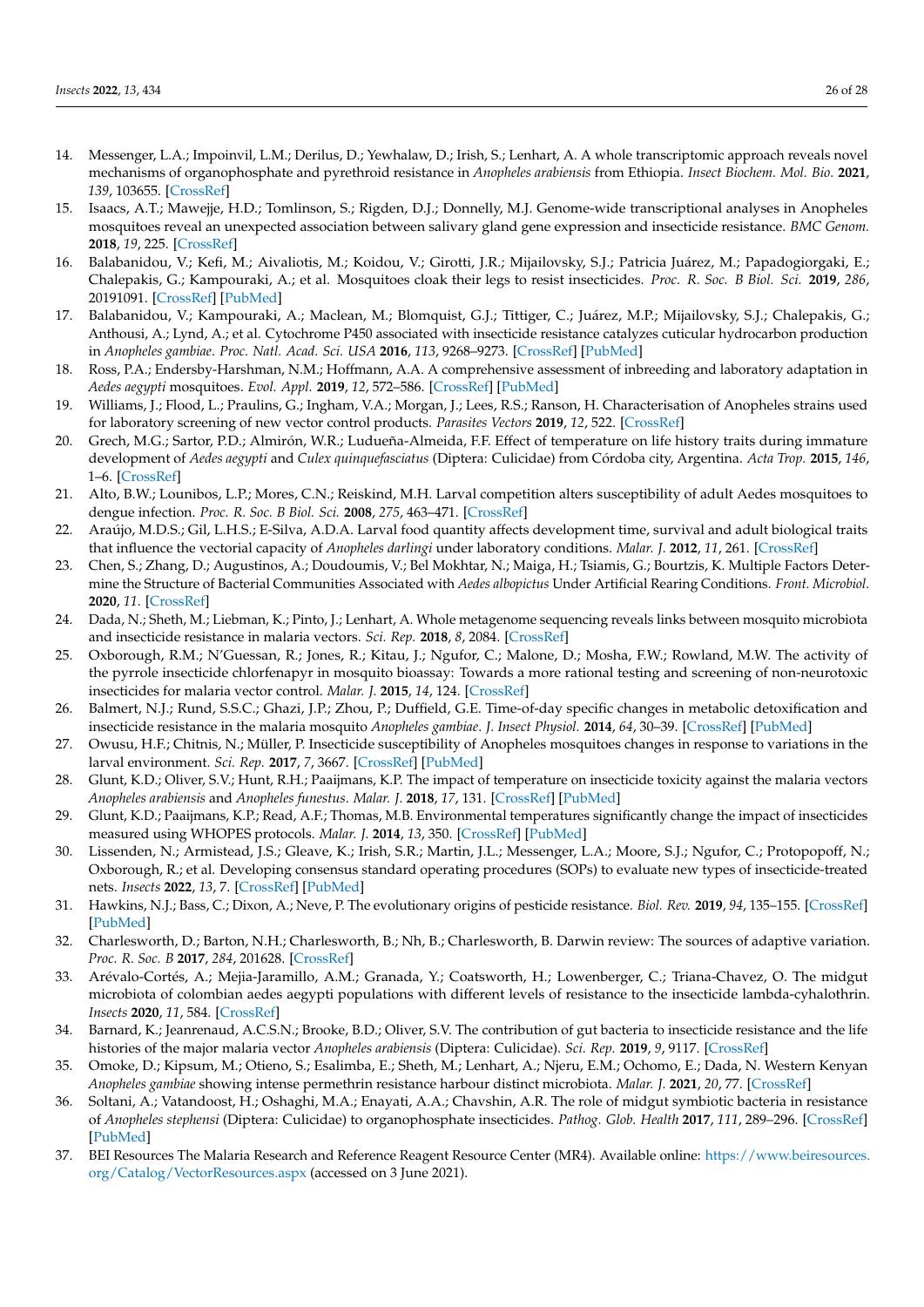- <span id="page-26-0"></span>38. Machani, M.G.; Ochomo, E.; Zhong, D.; Zhou, G.; Wang, X.; Githeko, A.K.; Yan, G.; Afrane, Y.A. Phenotypic, genotypic and biochemical changes during pyrethroid resistance selection in *Anopheles gambiae* mosquitoes. *Sci. Rep.* **2020**, *10*, 19063. [\[CrossRef\]](http://doi.org/10.1038/s41598-020-75865-1) [\[PubMed\]](http://www.ncbi.nlm.nih.gov/pubmed/33149227)
- <span id="page-26-1"></span>39. WHO. *Guidelines for Laboratory and Field-Testing of Long-Lasting Insecticidal Nets*; World Health Organization: Geneva, Switzerland, 2013.
- <span id="page-26-2"></span>40. Lissenden, N.; Kont, M.; Essandoh, J.; Ismail, H.M.; Churcher, T.S.; Lambert, B.; Lenhart, A.; McCall, P.J.; Moyes, C.L.; Paine, M.J.I.; et al. Review and Meta-Analysis of the Evidence for Choosing Between Specific Pyrethroids for Programmatic Purposes. *Insects* **2021**, *12*, 826. [\[CrossRef\]](http://doi.org/10.3390/insects12090826) [\[PubMed\]](http://www.ncbi.nlm.nih.gov/pubmed/34564266)
- <span id="page-26-3"></span>41. World Health Organization. *Determining Discriminating Concentrations of Insecticides for Monitoring Resistance in Mosquitoes: Report of a Multi-Centre Laboratory Study and WHO Expert Consultations*; World Health Organization: Geneva, Switzerland, 2022.
- <span id="page-26-4"></span>42. WHO. *Test Procedures for Insecticide Resistance Monitoring in Malaria Vector Mosquitoes*; World Health Organization: Geneva, Switzerland, 2016; ISBN 9783642105654.
- <span id="page-26-5"></span>43. Oliver, S.V.; Brooke, B.D. The effect of multiple blood-feeding on the longevity and insecticide resistant phenotype in the major malaria vector *Anopheles arabiensis* (Diptera: Culicidae). *Parasites Vectors* **2014**, *7*, 390. [\[CrossRef\]](http://doi.org/10.1186/1756-3305-7-390) [\[PubMed\]](http://www.ncbi.nlm.nih.gov/pubmed/25150975)
- <span id="page-26-6"></span>44. Oliver, S.V.; Brooke, B.D. The effect of larval nutritional deprivation on the life history and DDT resistance phenotype in laboratory strains of the malaria vector *Anopheles arabiensis*. *Malar. J.* **2013**, *12*, 44. [\[CrossRef\]](http://doi.org/10.1186/1475-2875-12-44)
- <span id="page-26-7"></span>45. Oliver, S.V.; Brooke, B.D. The effect of elevated temperatures on the life history and insecticide resistance phenotype of the major malaria vector *Anopheles arabiensis* (Diptera: Culicidae). *Malar. J.* **2017**, *16*, 73. [\[CrossRef\]](http://doi.org/10.1186/s12936-017-1720-4)
- <span id="page-26-8"></span>46. Rajatileka, S.; Burhani, J.; Ranson, H. Mosquito age and susceptibility to insecticides. *Trans. R. Soc. Trop. Med. Hyg.* **2011**, *105*, 247–253. [\[CrossRef\]](http://doi.org/10.1016/j.trstmh.2011.01.009)
- <span id="page-26-9"></span>47. Mbepera, S.; Nkwengulila, G.; Peter, R.; Mausa, E.A.; Mahande, A.M.; Coetzee, M.; Kweka, E.J. The influence of age on insecticide susceptibility of *Anopheles arabiensis* during dry and rainy seasons in rice irrigation schemes of Northern Tanzania. *Malar. J.* **2017**, *16*, 364. [\[CrossRef\]](http://doi.org/10.1186/s12936-017-2022-6)
- <span id="page-26-10"></span>48. MR4/BEI Resources. Methods in Anopheles Research. 2011, p. 419. Available online: [https://www.beiresources.org/](https://www.beiresources.org/Publications/MethodsinAnophelesResearch.aspx) [Publications/MethodsinAnophelesResearch.aspx](https://www.beiresources.org/Publications/MethodsinAnophelesResearch.aspx) (accessed on 29 March 2022).
- <span id="page-26-11"></span>49. Azizi, S.; Snetselaar, J.; Wright, A.; Matowo, J.; Shirima, B.; Kaaya, R.; Athumani, R.; Tenu, F.; Protopopoff, N.; Kirby, M. Colonization and Authentication of the Pyrethroid-Resistant *Anopheles gambiae* s.s. Muleba-Kis Strain; an Important Test System for Laboratory Screening of New Insecticides. *Insects* **2021**, *12*, 710. [\[CrossRef\]](http://doi.org/10.3390/insects12080710)
- <span id="page-26-12"></span>50. Spitzen, J.; Takken, W. Malaria mosquito rearing—Maintaining quality and quantity of laboratory-reared insects. *Proc. Netherlands Entomol. Meet.* **2005**, *16*, 95–100.
- <span id="page-26-13"></span>51. Moyes, C.L.; Athinya, D.K.; Seethaler, T.; Battle, K.E.; Sinka, M.; Hadi, M.P.; Hemingway, J.; Coleman, M.; Hancock, P.A. Evaluating insecticide resistance across African districts to aid malaria control decisions. *Proc. Natl. Acad. Sci. USA* **2020**, *117*, 22042–22050. [\[CrossRef\]](http://doi.org/10.1073/pnas.2006781117) [\[PubMed\]](http://www.ncbi.nlm.nih.gov/pubmed/32843339)
- <span id="page-26-14"></span>52. Skovmand, O.; Dang, D.M.; Tran, T.Q.; Bossellman, R.; Moore, S.J. From the factory to the field: Considerations of product characteristics for insecticide-treated net (ITN) bioefficacy testing. *Malar. J.* **2021**, *20*, 363. [\[CrossRef\]](http://doi.org/10.1186/s12936-021-03897-7) [\[PubMed\]](http://www.ncbi.nlm.nih.gov/pubmed/34488778)
- <span id="page-26-15"></span>53. Edi, C.V.; Djogbénou, L.; Jenkins, A.M.; Regna, K.; Muskavitch, M.A.T.; Poupardin, R.; Jones, C.M.; Essandoh, J.; Kétoh, G.K.; Paine, M.J.I.; et al. CYP6 P450 Enzymes and ACE-1 Duplication Produce Extreme and Multiple Insecticide Resistance in the Malaria Mosquito *Anopheles gambiae*. *PLoS Genet.* **2014**, *10*, e1004236. [\[CrossRef\]](http://doi.org/10.1371/journal.pgen.1004236) [\[PubMed\]](http://www.ncbi.nlm.nih.gov/pubmed/24651294)
- <span id="page-26-16"></span>54. Yunta, C.; Hemmings, K.; Stevenson, B.; Koekemoer, L.L.; Matambo, T.; Pignatelli, P.; Voice, M.; Nász, S.; Paine, M.J.I. Crossresistance profiles of malaria mosquito P450s associated with pyrethroid resistance against WHO insecticides. *Pestic. Biochem. Physiol.* **2019**, *161*, 61. [\[CrossRef\]](http://doi.org/10.1016/j.pestbp.2019.06.007)
- <span id="page-26-17"></span>55. Yunta, C.; Grisales, N.; Nász, S.; Hemmings, K.; Pignatelli, P.; Voice, M.; Ranson, H.; Paine, M.J.I. Pyriproxyfen is metabolized by P450s associated with pyrethroid resistance in *An. gambiae*. *Insect Biochem. Mol. Biol.* **2016**, *78*, 50. [\[CrossRef\]](http://doi.org/10.1016/j.ibmb.2016.09.001)
- <span id="page-26-18"></span>56. Martin, J.L.; Messenger, L.A.; Mosha, F.W.; Lukole, E.; Mosha, J.F.; Kulkarni, M.; Churcher, T.S.; Sherrard-Smith, E.; Manjurano, A.; Protopopoff, N.; et al. Durability of three types of dual active ingredient long-lasting insecticidal net compared to a pyrethroidonly LLIN in Tanzania: Protocol for a prospective cohort study nested in a cluster randomized controlled trial. *Malar. J.* **2021**, *21*, 96. [\[CrossRef\]](http://doi.org/10.1186/s12936-022-04119-4)
- <span id="page-26-19"></span>57. Balestrino, F.; Puggioli, A.; Gilles, J.R.L.; Bellini, R. Validation of a new larval rearing unit for *Aedes albopictus* (Diptera: Culicidae) mass rearing. *PLoS ONE* **2014**, *9*, e91914. [\[CrossRef\]](http://doi.org/10.1371/journal.pone.0091914)
- 58. Maïga, H.; Mamai, W.; Nanwintoum, S.; Argiles-herrero, R.; Yamada, H. Assessment of a Novel Adult Mass-Rearing. *Insects* **2020**, *11*, 801. [\[CrossRef\]](http://doi.org/10.3390/insects11110801)
- 59. Zheng, M.-L.; Zhang, D.-J.; Damiens, D.D.; Lees, R.S.; Gilles, J.R.L. Standard operating procedures for standardized mass rearing of the dengue and chikungunya vectors *Aedes aegypti* and *Aedes albopictus* (Diptera: Culicidae)—II—Egg storage and hatching. *Parasites Vectors* **2015**, *8*, 347. [\[CrossRef\]](http://doi.org/10.1186/s13071-015-0951-x)
- <span id="page-26-20"></span>60. Damiens, D.; Marquereau, L.; Lebon, C.; Le Goff, G.; Gaudillat, B.; Habchi-Hanriot, N.; Gouagna, L.C. *Aedes albopictus* adult medium mass rearing for sit program development. *Insects* **2019**, *10*, 246. [\[CrossRef\]](http://doi.org/10.3390/insects10080246)
- <span id="page-26-21"></span>61. Lees, R.S.; Ismail, H.M.; Logan, R.A.E.; Malone, D.; Davies, R.; Anthousi, A.; Adolfi, A.; Lycett, G.J.; Paine, M.J.I. New insecticide screening platforms indicate that Mitochondrial Complex I inhibitors are susceptible to cross-resistance by mosquito P450s that metabolise pyrethroids. *Sci. Rep.* **2020**, *10*, 16232. [\[CrossRef\]](http://doi.org/10.1038/s41598-020-73267-x) [\[PubMed\]](http://www.ncbi.nlm.nih.gov/pubmed/33004954)